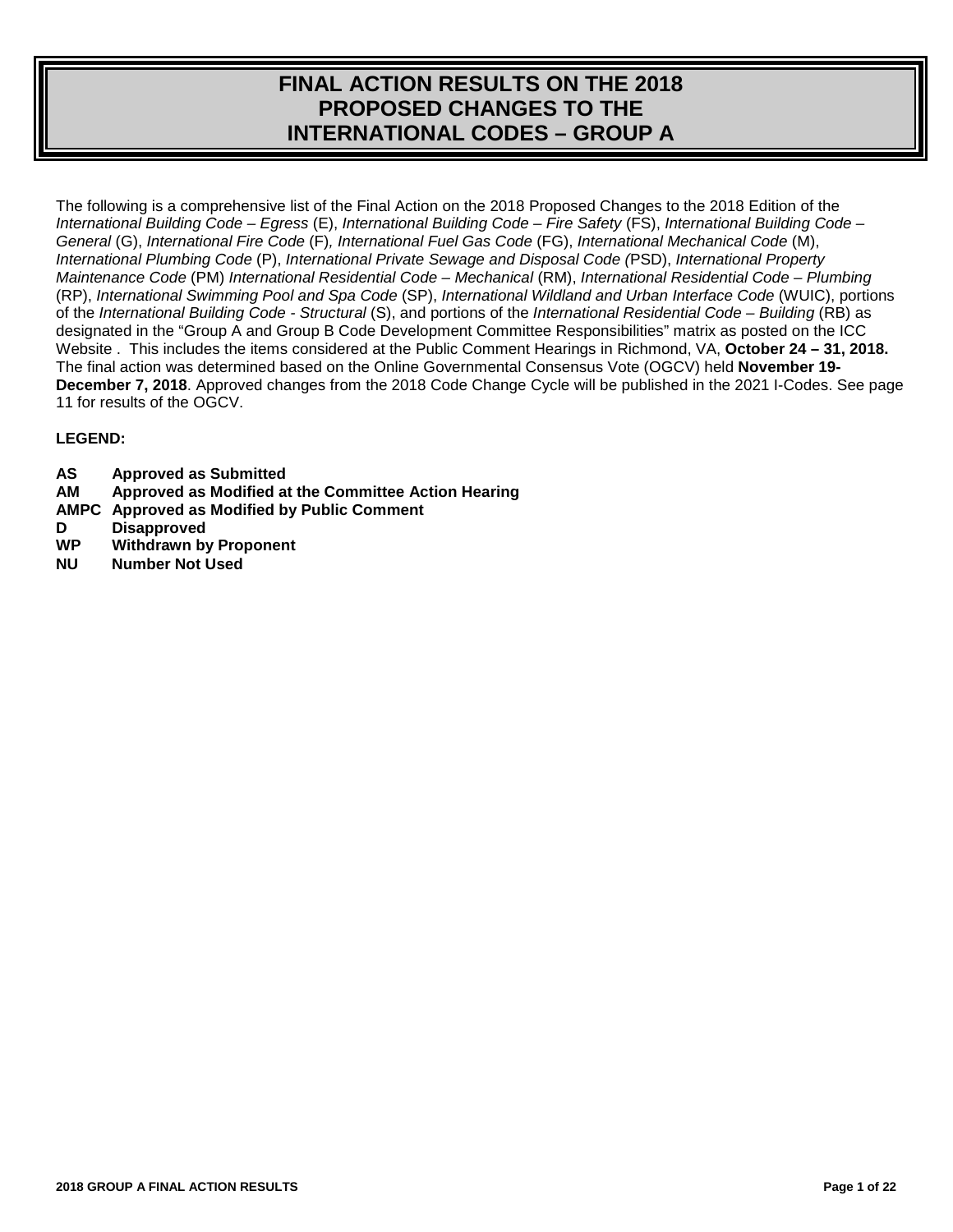#### **CODE CHANGE FINAL NUMBER ACTION**

# **INTERNATIONAL BUILDING CODE - MEANS OF EGRESS**

| E15-18 Part I AMPC 2                     |
|------------------------------------------|
| E15-18 Part II  AS                       |
|                                          |
|                                          |
|                                          |
|                                          |
|                                          |
|                                          |
|                                          |
|                                          |
|                                          |
|                                          |
|                                          |
|                                          |
|                                          |
|                                          |
|                                          |
|                                          |
|                                          |
|                                          |
|                                          |
|                                          |
|                                          |
|                                          |
|                                          |
|                                          |
| E40-18AMPC 1                             |
|                                          |
|                                          |
|                                          |
|                                          |
|                                          |
|                                          |
|                                          |
|                                          |
|                                          |
|                                          |
|                                          |
| E52-18AMPC 1                             |
|                                          |
| <b>2018 GROUP A FINAL ACTION RESULTS</b> |
|                                          |

|  | E64-18AMPC 1     |  |
|--|------------------|--|
|  |                  |  |
|  |                  |  |
|  |                  |  |
|  |                  |  |
|  | E69-18AMPC 1     |  |
|  |                  |  |
|  |                  |  |
|  |                  |  |
|  |                  |  |
|  |                  |  |
|  |                  |  |
|  |                  |  |
|  |                  |  |
|  |                  |  |
|  |                  |  |
|  |                  |  |
|  |                  |  |
|  |                  |  |
|  |                  |  |
|  |                  |  |
|  |                  |  |
|  |                  |  |
|  |                  |  |
|  |                  |  |
|  |                  |  |
|  |                  |  |
|  |                  |  |
|  | E92-18AMPC 1     |  |
|  |                  |  |
|  |                  |  |
|  |                  |  |
|  |                  |  |
|  |                  |  |
|  |                  |  |
|  |                  |  |
|  |                  |  |
|  |                  |  |
|  |                  |  |
|  |                  |  |
|  |                  |  |
|  |                  |  |
|  |                  |  |
|  | E106-18AMPC 1, 2 |  |
|  | E107-18AMPC 1    |  |
|  |                  |  |
|  |                  |  |
|  |                  |  |
|  |                  |  |

**CODE CHANGE** 

**NUMBER** 

**FINAL** 

**ACTION** 

**CODE CHANGE** 

| <b>NUMBER</b>      | <b>ACTION</b> |
|--------------------|---------------|
|                    |               |
|                    |               |
| E115-18  AMPC 1, 2 |               |
|                    |               |
|                    |               |
|                    |               |
|                    |               |
|                    |               |
|                    |               |
|                    |               |
|                    |               |
|                    |               |
|                    |               |
|                    |               |
|                    |               |
|                    |               |
|                    |               |
|                    |               |
|                    |               |
|                    |               |
|                    |               |
|                    |               |
|                    |               |
|                    |               |
|                    |               |

**FINAL** 

# **INTERNATIONAL BUILDING CODE - FIRE SAFETY**

| FS3-18 AMPC 1          |   |
|------------------------|---|
|                        |   |
|                        |   |
| FS6-18  AMPC 1         |   |
|                        | D |
| FS8-18 AMPC 1          |   |
|                        |   |
|                        | Ð |
|                        |   |
|                        |   |
| FS13-18……………………………… WP |   |
|                        |   |
|                        |   |
|                        |   |
|                        |   |
|                        |   |
|                        |   |
|                        | Ð |
|                        |   |
|                        |   |
|                        |   |
| FS24-18 AMPC 1         |   |
|                        |   |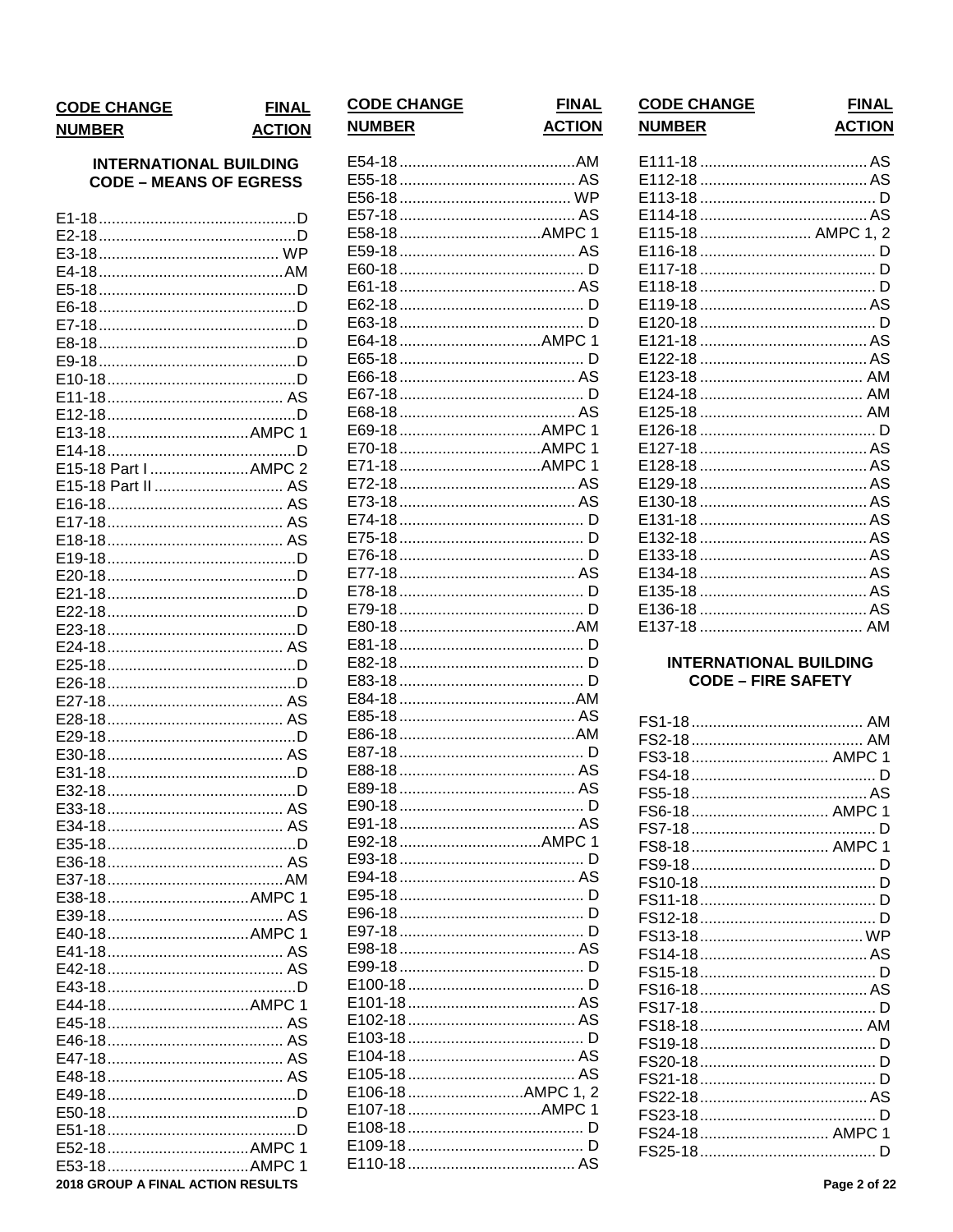| <b>CODE CHANGE</b> | <b>FINAL</b>  |
|--------------------|---------------|
| <b>NUMBER</b>      | <b>ACTION</b> |
|                    |               |
|                    |               |
|                    |               |
|                    |               |
|                    |               |
|                    |               |
|                    |               |
|                    |               |
|                    |               |
|                    |               |
|                    |               |
|                    |               |
|                    |               |
| FS39-18AMPC 1      |               |
|                    |               |
|                    |               |
|                    |               |
|                    |               |
|                    |               |
|                    |               |
|                    |               |
|                    |               |
|                    |               |
|                    |               |
|                    |               |
|                    |               |
|                    |               |
| FS54-18AMPC 1      |               |
|                    |               |
| FS56-18AMPC 1      |               |
|                    |               |
|                    |               |
|                    |               |
|                    |               |
|                    |               |
|                    |               |
|                    |               |
|                    |               |
|                    |               |
|                    |               |
|                    |               |
|                    |               |
|                    |               |
|                    |               |
|                    |               |
|                    |               |
|                    |               |
|                    |               |
|                    |               |
|                    |               |
|                    |               |
|                    |               |
|                    |               |
|                    |               |

2018 GROUP A FINAL ACTION RESULTS

| <b>CODE CHANGE</b> |  |
|--------------------|--|
| <b>NUMBER</b>      |  |

**FINAL ACTION** 

| <b>CODE CHANGE</b> | <b>FINAL</b>  |
|--------------------|---------------|
| <b>NUMBER</b>      | <b>ACTION</b> |

# **INTERNATIONAL BUILDING CODE** – GENERAL

| G1-18 AMPC 1      |  |
|-------------------|--|
|                   |  |
|                   |  |
|                   |  |
|                   |  |
| G5-18 Part II  AM |  |
|                   |  |
|                   |  |
|                   |  |
|                   |  |
|                   |  |
|                   |  |
|                   |  |
|                   |  |
|                   |  |
|                   |  |
|                   |  |
|                   |  |
|                   |  |
|                   |  |
|                   |  |
|                   |  |
|                   |  |
|                   |  |
|                   |  |
|                   |  |
|                   |  |
|                   |  |
|                   |  |
|                   |  |
|                   |  |
|                   |  |
|                   |  |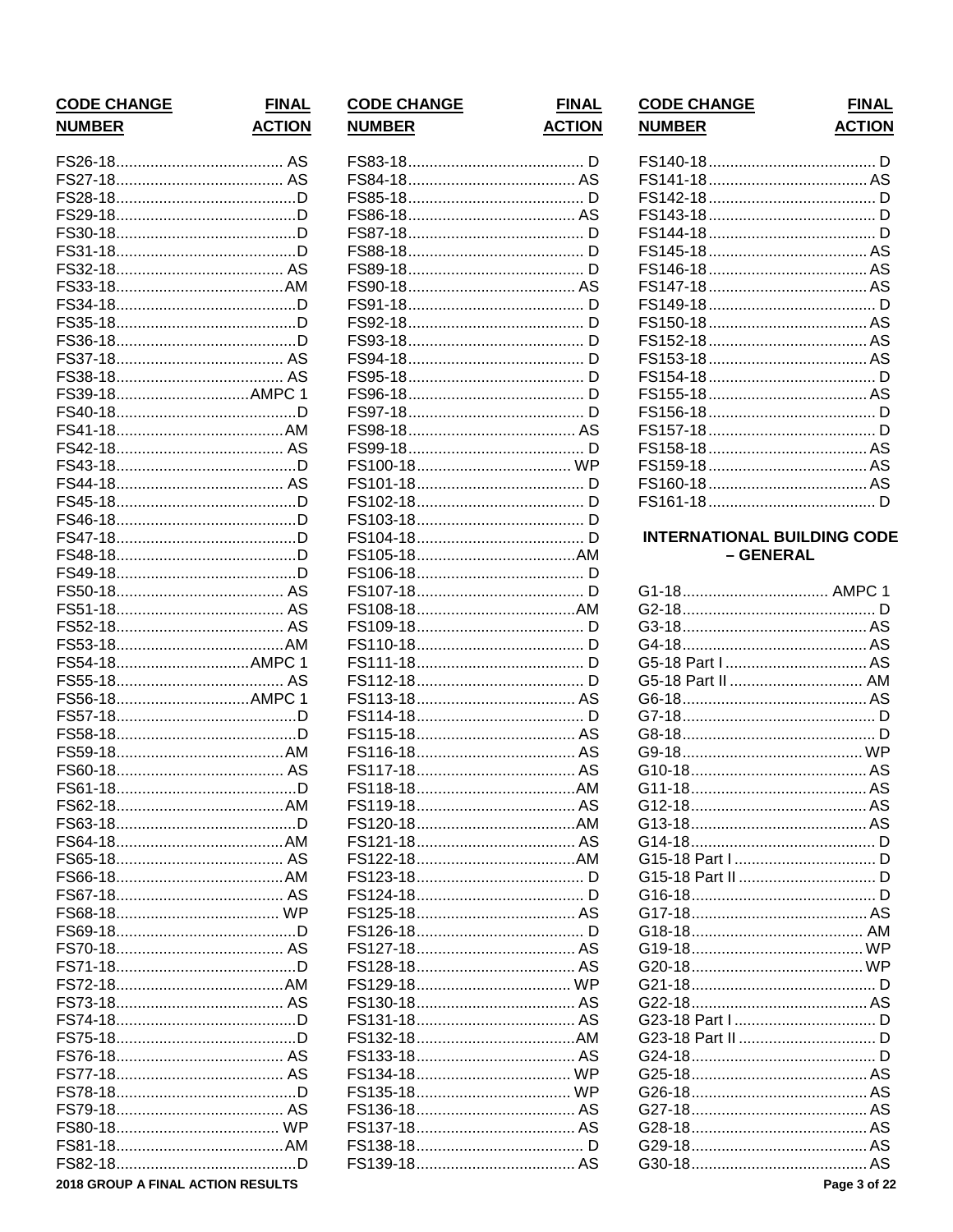| <b>CODE CHANGE</b> | <b>FINAL</b>  |
|--------------------|---------------|
| <b>NUMBER</b>      | <b>ACTION</b> |
|                    |               |
|                    |               |
| G33-18             |               |
|                    |               |
| G35-18 AMPC        |               |
|                    |               |
| G37-18             |               |
| G38-18             |               |
|                    | -1            |
| G40-18             |               |
|                    |               |
|                    |               |
| G43-18 AMPC 1      |               |
|                    |               |
|                    |               |
|                    |               |
|                    |               |
|                    |               |
| G49-18             |               |
| G50-18             |               |
| G51-18             |               |
| G52-18             |               |
| G53-18             |               |
| G54-18             |               |
| G55-18             |               |
| G56-18             |               |
| G57-18             |               |
| G58-18             |               |
| G59-18             |               |
| G60-18             |               |
| G61-18             |               |
| G62-18             |               |
| G63-18             |               |
| G64-18             |               |
| G65-18             |               |
| G66-18<br>AM ARA   |               |
|                    |               |
|                    |               |
|                    |               |
|                    |               |
|                    |               |
|                    |               |
|                    |               |
|                    |               |
|                    |               |
|                    |               |
|                    |               |
|                    |               |
|                    |               |
|                    |               |
|                    |               |
|                    |               |
|                    |               |
|                    |               |
|                    |               |
| G86-18 AMPC 1      |               |

2018 GROUP A FINAL ACTION RESULTS

# **CODE CHANGE NUMBER**

**FINAL ACTION**  $\overline{D}$ 

| G113-18AMPC 1     |  |
|-------------------|--|
|                   |  |
|                   |  |
|                   |  |
|                   |  |
|                   |  |
|                   |  |
|                   |  |
|                   |  |
|                   |  |
|                   |  |
|                   |  |
|                   |  |
|                   |  |
|                   |  |
|                   |  |
|                   |  |
|                   |  |
|                   |  |
|                   |  |
|                   |  |
|                   |  |
|                   |  |
|                   |  |
|                   |  |
| G130-18 Part I AS |  |
|                   |  |
| G130-18 Part II D |  |
|                   |  |
|                   |  |
| G133-18AMPC 1     |  |
|                   |  |
|                   |  |
|                   |  |
|                   |  |
|                   |  |
|                   |  |
|                   |  |
|                   |  |
|                   |  |
|                   |  |

| <b>CODE CHANGE</b> | <b>FINAL</b>  |
|--------------------|---------------|
| <b>NUMBER</b>      | <b>ACTION</b> |

| G149-18 AMPC 1    |  |
|-------------------|--|
|                   |  |
| G151-18 AMPC 1, 2 |  |
|                   |  |
|                   |  |
|                   |  |

#### **INTERNATIONAL BUILDING CODE** - STRUCTURAL

(Portions of IBC - Structural were heard by IBC - Fire Safety and IBC - General)

# **IBC** - Structural

# **INTERNATIONAL FIRE CODE**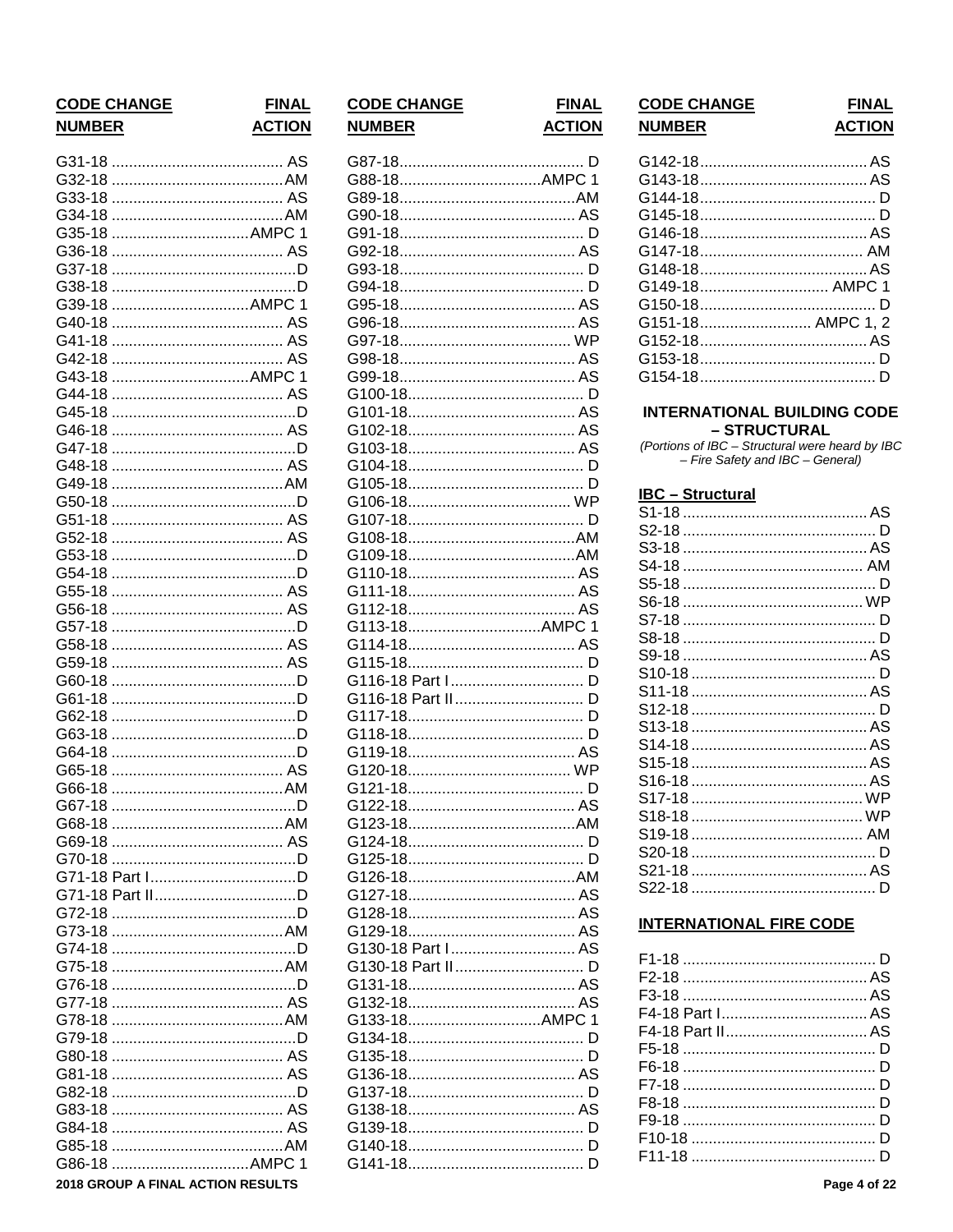| <b>CODE CHANGE</b><br><b>NUMBER</b> | <b>FINAL</b><br><b>ACTION</b> |
|-------------------------------------|-------------------------------|
|                                     |                               |
|                                     |                               |
| F14-18 Part I AM                    |                               |
|                                     |                               |
|                                     |                               |
|                                     |                               |
|                                     |                               |
|                                     |                               |
|                                     |                               |
|                                     |                               |
|                                     |                               |
|                                     |                               |
|                                     |                               |
|                                     |                               |
|                                     |                               |
| F26-18 AMPC 1                       |                               |
|                                     |                               |
|                                     |                               |
|                                     |                               |
|                                     |                               |
|                                     |                               |
|                                     |                               |
|                                     |                               |
|                                     |                               |
|                                     |                               |
|                                     |                               |
|                                     |                               |
|                                     |                               |
|                                     |                               |
|                                     |                               |
|                                     |                               |
|                                     |                               |
|                                     |                               |
|                                     |                               |
| F46-18                              |                               |
|                                     |                               |
|                                     |                               |
| F49-18AMPC 1                        |                               |
|                                     |                               |
|                                     |                               |
|                                     |                               |
|                                     |                               |
|                                     |                               |
|                                     |                               |
|                                     |                               |
|                                     |                               |
|                                     |                               |
|                                     |                               |
|                                     |                               |
|                                     |                               |
|                                     |                               |
|                                     |                               |
|                                     | -1                            |
|                                     |                               |
| F67-18AMPC 1                        |                               |
| 2018 GROUP A FINAL ACTION RESULTS   |                               |
|                                     |                               |

| ۱L<br><u>N</u>   | <b>CODE CHANGE</b><br><b>NUMBER</b> | <b>FINAL</b><br><b>ACTION</b> |
|------------------|-------------------------------------|-------------------------------|
| S                |                                     |                               |
| D                |                                     |                               |
| N.               |                                     |                               |
| N                |                                     |                               |
| S<br>D           |                                     |                               |
| D                |                                     |                               |
| D                |                                     |                               |
| S                |                                     |                               |
| S                |                                     |                               |
| D                |                                     |                               |
| $\mathbf{1}$     |                                     |                               |
| D                |                                     |                               |
| S                |                                     |                               |
| S                |                                     |                               |
| $\mathbf{1}$     |                                     |                               |
| S                | F83-18 Part I AS                    |                               |
| $\mathbf{1}$     | F83-18 Part II  AS                  |                               |
| D                |                                     |                               |
| S                |                                     |                               |
| S<br>S           |                                     |                               |
|                  |                                     |                               |
| S<br>S<br>S      |                                     |                               |
|                  |                                     |                               |
| D                |                                     |                               |
| D                | F92-18 Part IAMPC                   |                               |
| D                | F92-18 Part II AMPC                 | -1                            |
| N                |                                     |                               |
| D                |                                     |                               |
| D                |                                     |                               |
| Ν                |                                     |                               |
| D                |                                     |                               |
| D                |                                     |                               |
| VI               | F100-18 AMPC 1                      |                               |
| D<br>D<br>S<br>1 |                                     |                               |
|                  |                                     |                               |
|                  |                                     |                               |
|                  |                                     |                               |
| SNSSSSSSSSSSS    |                                     |                               |
|                  | F106-18 AMPC 1                      |                               |
|                  |                                     |                               |
|                  |                                     |                               |
|                  |                                     |                               |
|                  |                                     |                               |
|                  |                                     |                               |
|                  |                                     |                               |
|                  |                                     |                               |
|                  |                                     |                               |
| S                |                                     |                               |
| $\overline{1}$   |                                     |                               |
| 1                |                                     |                               |
| 1                |                                     |                               |
| S                |                                     |                               |
| 1                |                                     |                               |
|                  |                                     |                               |

| <b>NUMBER</b>      | <b>ACTION</b> |
|--------------------|---------------|
| F122-18 Part I AS  |               |
| F122-18 Part II AS |               |
|                    |               |
|                    |               |
|                    |               |
| F126-18  AMPC 1    |               |
|                    |               |
| F128-18  AMPC 1    |               |
|                    |               |
|                    |               |
|                    |               |
| F132-18  AMPC 1    |               |
|                    |               |
|                    |               |
|                    |               |
|                    |               |
|                    |               |
|                    |               |
|                    |               |
|                    |               |
|                    |               |
|                    |               |
|                    |               |
|                    |               |
|                    |               |
|                    |               |
|                    |               |
|                    |               |
|                    |               |
|                    |               |
| F152-18  AMPC 1    |               |
|                    |               |
|                    |               |
|                    |               |
|                    |               |
|                    |               |
|                    |               |
|                    |               |
|                    |               |
|                    |               |
|                    |               |
|                    |               |
|                    |               |
|                    |               |
|                    |               |
|                    |               |
|                    |               |
|                    |               |
|                    |               |
|                    |               |
|                    |               |
|                    |               |
|                    |               |
|                    |               |
|                    |               |
|                    | Page 5 of 22  |
|                    |               |

**CODE CHANGE** 

**FINAL**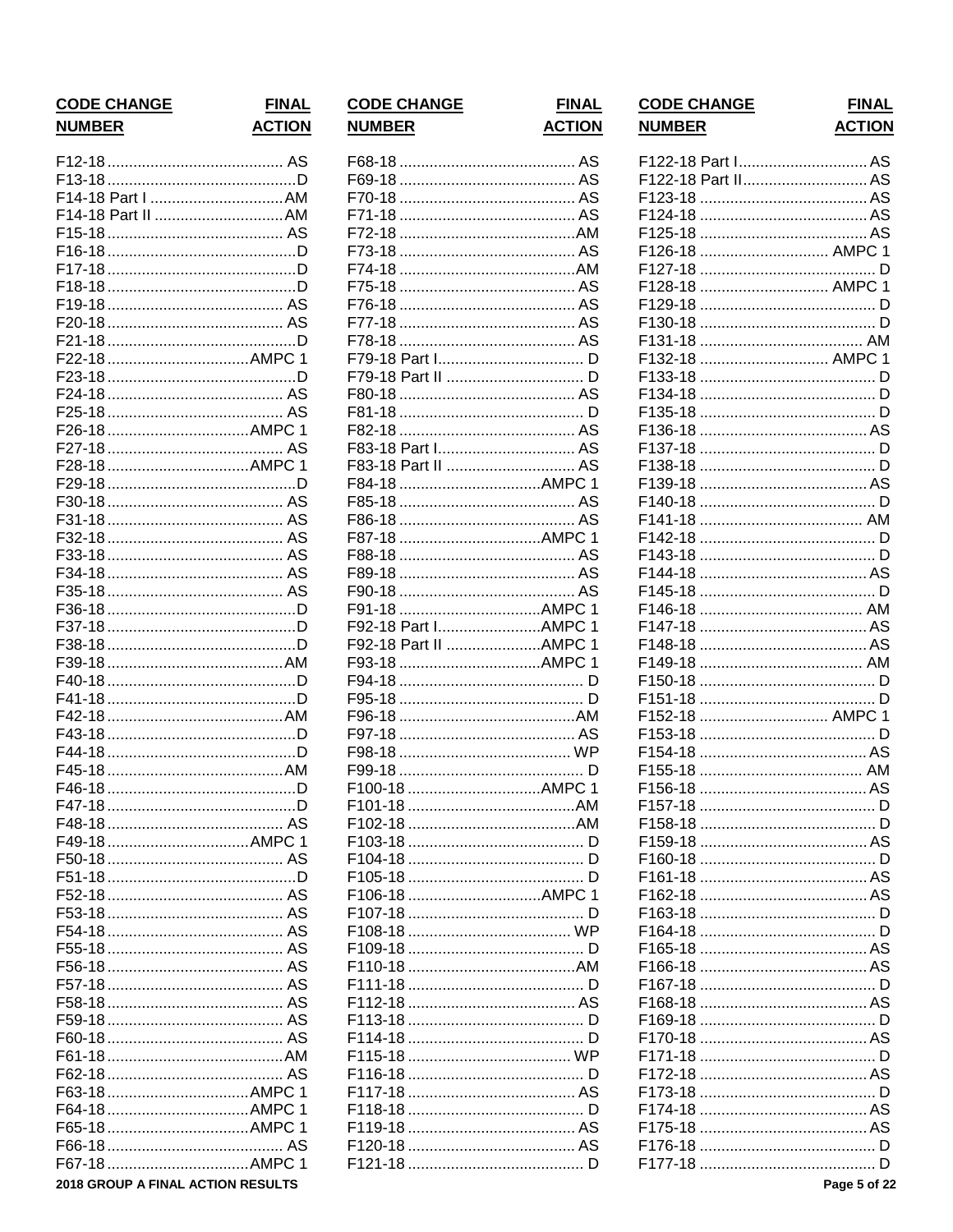| <b>CODE CHANGE</b>                | <b>FINAL</b>  |
|-----------------------------------|---------------|
| <b>NUMBER</b>                     | <b>ACTION</b> |
|                                   |               |
|                                   |               |
| F180-18AMPC 1                     |               |
|                                   |               |
|                                   |               |
|                                   |               |
|                                   |               |
| F185-18AMPC 1                     |               |
|                                   |               |
|                                   |               |
|                                   |               |
|                                   |               |
|                                   |               |
|                                   |               |
|                                   |               |
| F193-18AMPC 1                     |               |
|                                   |               |
|                                   |               |
|                                   |               |
|                                   |               |
|                                   |               |
|                                   |               |
|                                   |               |
|                                   |               |
|                                   |               |
| F203-18 AMPC 9, 11, 15, 17        |               |
|                                   |               |
|                                   |               |
|                                   |               |
|                                   |               |
|                                   |               |
| F209-18AMPC 1                     |               |
|                                   |               |
|                                   |               |
|                                   |               |
|                                   |               |
|                                   |               |
|                                   |               |
|                                   |               |
|                                   |               |
|                                   |               |
|                                   |               |
|                                   |               |
|                                   |               |
|                                   |               |
|                                   |               |
|                                   |               |
|                                   |               |
|                                   |               |
|                                   |               |
|                                   |               |
|                                   |               |
|                                   |               |
|                                   |               |
|                                   |               |
|                                   |               |
|                                   |               |
|                                   |               |
| 2018 GROUP A FINAL ACTION RESULTS |               |

| <b>CODE CHANGE</b> | <b>FINAL</b>  |
|--------------------|---------------|
| <b>NUMBER</b>      | <b>ACTION</b> |
|                    |               |
|                    |               |
|                    |               |
|                    |               |
|                    |               |
|                    |               |
|                    |               |
|                    |               |
|                    |               |
| F243-18 AMPC 1     |               |
|                    |               |
|                    |               |
|                    |               |
|                    |               |
|                    |               |
|                    |               |
|                    |               |
|                    |               |
|                    |               |
|                    |               |
|                    |               |
|                    |               |
|                    |               |
|                    |               |
|                    |               |
|                    |               |
|                    |               |
|                    |               |
|                    |               |
|                    |               |
| F262-18 Part II  D |               |
|                    |               |
|                    |               |
|                    |               |
| F266-18 AMPC 1     |               |
| F267-18 Part I  D  |               |
|                    |               |
|                    |               |
|                    |               |
|                    |               |
|                    |               |
|                    |               |
|                    |               |
|                    |               |
|                    |               |
|                    |               |
|                    |               |
|                    |               |
|                    |               |
|                    |               |
|                    |               |
|                    |               |
|                    |               |
|                    |               |
|                    |               |
|                    |               |
|                    |               |
|                    |               |
|                    |               |
|                    |               |

| <b>NUMBER</b> | ACTION             |
|---------------|--------------------|
|               |                    |
|               |                    |
|               |                    |
|               |                    |
|               |                    |
| F295-18       |                    |
| F296-18       |                    |
|               | F297-18 Part I AS  |
|               | F297-18 Part II AS |
|               |                    |
|               |                    |
|               |                    |
| F301-18       |                    |
|               |                    |
| F303-18       |                    |
|               |                    |
| 305-18        |                    |
|               |                    |
| F307-18       |                    |
|               |                    |
|               |                    |
| F310-18       |                    |
|               |                    |
|               |                    |
|               |                    |
| F314-18       |                    |
|               |                    |
| F316-18       |                    |
| F317-18       |                    |
| F318-18       |                    |
| F319-18       |                    |
| F320-18       |                    |
|               |                    |
| 322-18        |                    |
| 323-18        |                    |
| F324-18       |                    |
|               |                    |
| F326-18       |                    |
| F327-18       |                    |
|               | D                  |

**CODE CHANGE** 

**FINAL** 

# **INTERNATIONAL FUEL GAS CODE**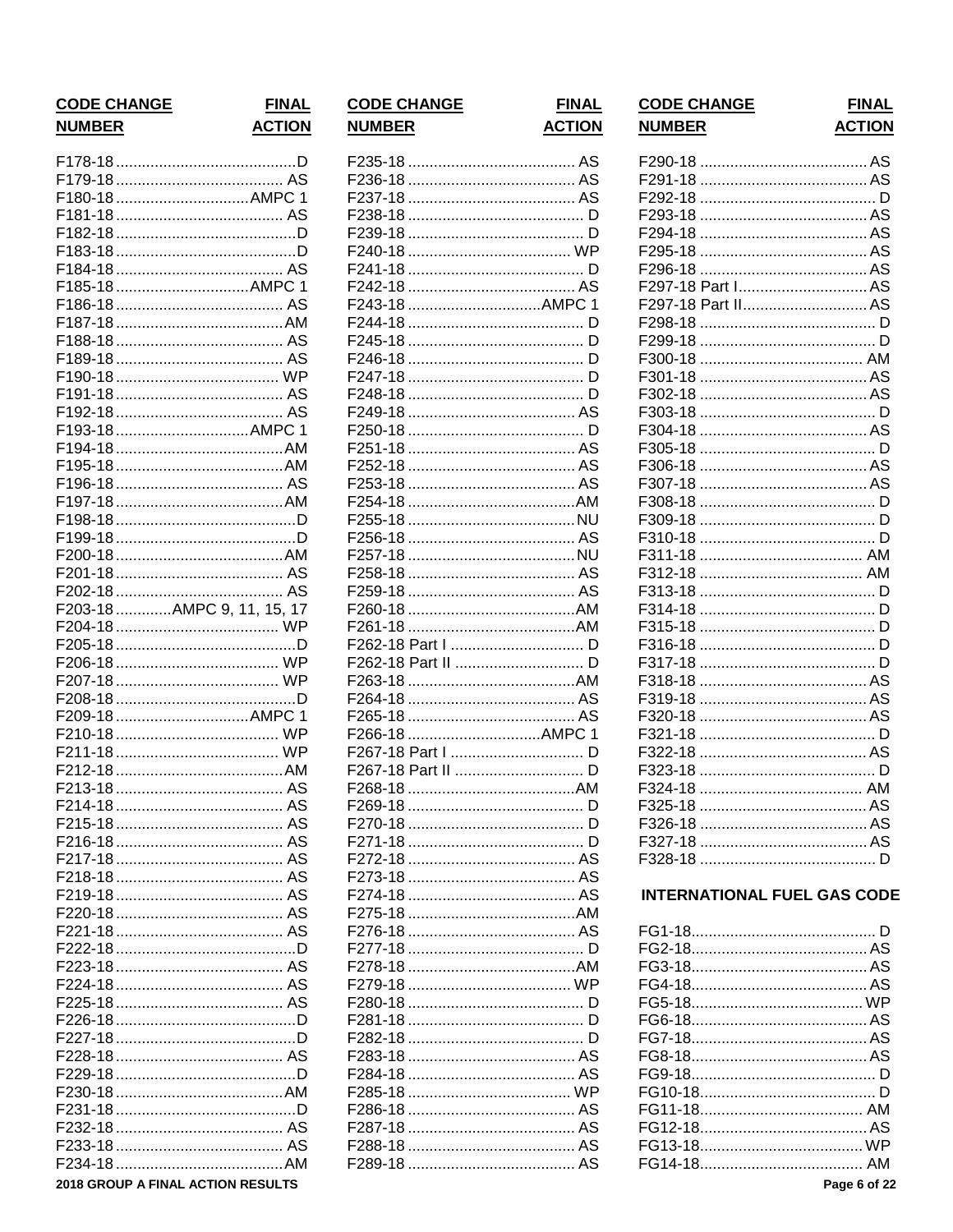| <b>CODE CHANGE</b> |  |
|--------------------|--|
| NUMRFR             |  |

# **INTERNATIONAL MECHANICAL CODE**

| M4-18 AMPC 1                      |  |
|-----------------------------------|--|
|                                   |  |
|                                   |  |
|                                   |  |
|                                   |  |
|                                   |  |
|                                   |  |
|                                   |  |
|                                   |  |
|                                   |  |
|                                   |  |
| M15-18 Part ID                    |  |
|                                   |  |
|                                   |  |
|                                   |  |
|                                   |  |
|                                   |  |
|                                   |  |
|                                   |  |
|                                   |  |
|                                   |  |
|                                   |  |
|                                   |  |
|                                   |  |
|                                   |  |
|                                   |  |
|                                   |  |
|                                   |  |
|                                   |  |
| M32-18 AMPC 2                     |  |
|                                   |  |
|                                   |  |
|                                   |  |
|                                   |  |
|                                   |  |
| 2018 GROUP A FINAL ACTION RESULTS |  |

# **CODE CHANGE ACTION NUMBER**

**FINAL** 

**FINAL ACTION** 

| M38-18 |                   |    |
|--------|-------------------|----|
|        |                   |    |
| M40-18 |                   |    |
| M41-18 |                   |    |
|        |                   |    |
|        |                   |    |
| M44-18 |                   |    |
| M45-18 |                   |    |
| M46-18 |                   |    |
| M47-18 |                   |    |
| M48-18 |                   |    |
| M49-18 |                   |    |
| M50-18 |                   |    |
| M51-18 |                   |    |
| M52-18 |                   |    |
|        | M53-18 Part I AS  |    |
|        |                   |    |
| M54-18 |                   |    |
|        |                   |    |
|        |                   |    |
| M56-18 |                   |    |
| M57-18 |                   |    |
| M58-18 |                   |    |
| M59-18 |                   |    |
| M60-18 |                   |    |
| M61-18 |                   |    |
| M62-18 |                   | 1  |
| M63-18 |                   |    |
|        |                   |    |
|        |                   |    |
|        |                   |    |
| M67-18 |                   |    |
| M68-18 |                   |    |
| 169-18 |                   |    |
| 170-1  |                   |    |
| M71-18 |                   |    |
| M72-18 |                   | -1 |
| M73-18 |                   |    |
| M74-18 |                   |    |
| M75-18 |                   |    |
|        |                   | D  |
|        |                   |    |
|        |                   |    |
|        |                   |    |
|        |                   |    |
|        |                   |    |
|        |                   |    |
|        |                   |    |
|        |                   |    |
|        |                   |    |
|        |                   |    |
|        | M86-18 Part I AS  |    |
|        |                   |    |
|        | M86-18 Part II AS |    |
|        |                   |    |
|        |                   |    |
|        |                   |    |
|        |                   |    |
|        |                   |    |
|        |                   |    |

| <b>CODE CHANGE</b> | <b>FINAL</b>  |
|--------------------|---------------|
| <b>NUMBER</b>      | <b>ACTION</b> |

| M99-18 AMPC 1      |  |
|--------------------|--|
|                    |  |
|                    |  |
|                    |  |
|                    |  |
|                    |  |
|                    |  |
|                    |  |
|                    |  |
|                    |  |
|                    |  |
|                    |  |
|                    |  |
|                    |  |
|                    |  |
|                    |  |
|                    |  |
|                    |  |
|                    |  |
|                    |  |
|                    |  |
| M119-18 Part II AS |  |
|                    |  |
|                    |  |
|                    |  |
|                    |  |
|                    |  |
|                    |  |
|                    |  |
|                    |  |
|                    |  |

# **INTERNATIONAL PLUMBING CODE**

| P1-18 Part I  AM  |  |
|-------------------|--|
|                   |  |
|                   |  |
| P1-18 Part IV  AS |  |
|                   |  |
|                   |  |
|                   |  |
|                   |  |
|                   |  |
|                   |  |
|                   |  |
|                   |  |
|                   |  |
|                   |  |
|                   |  |
|                   |  |
|                   |  |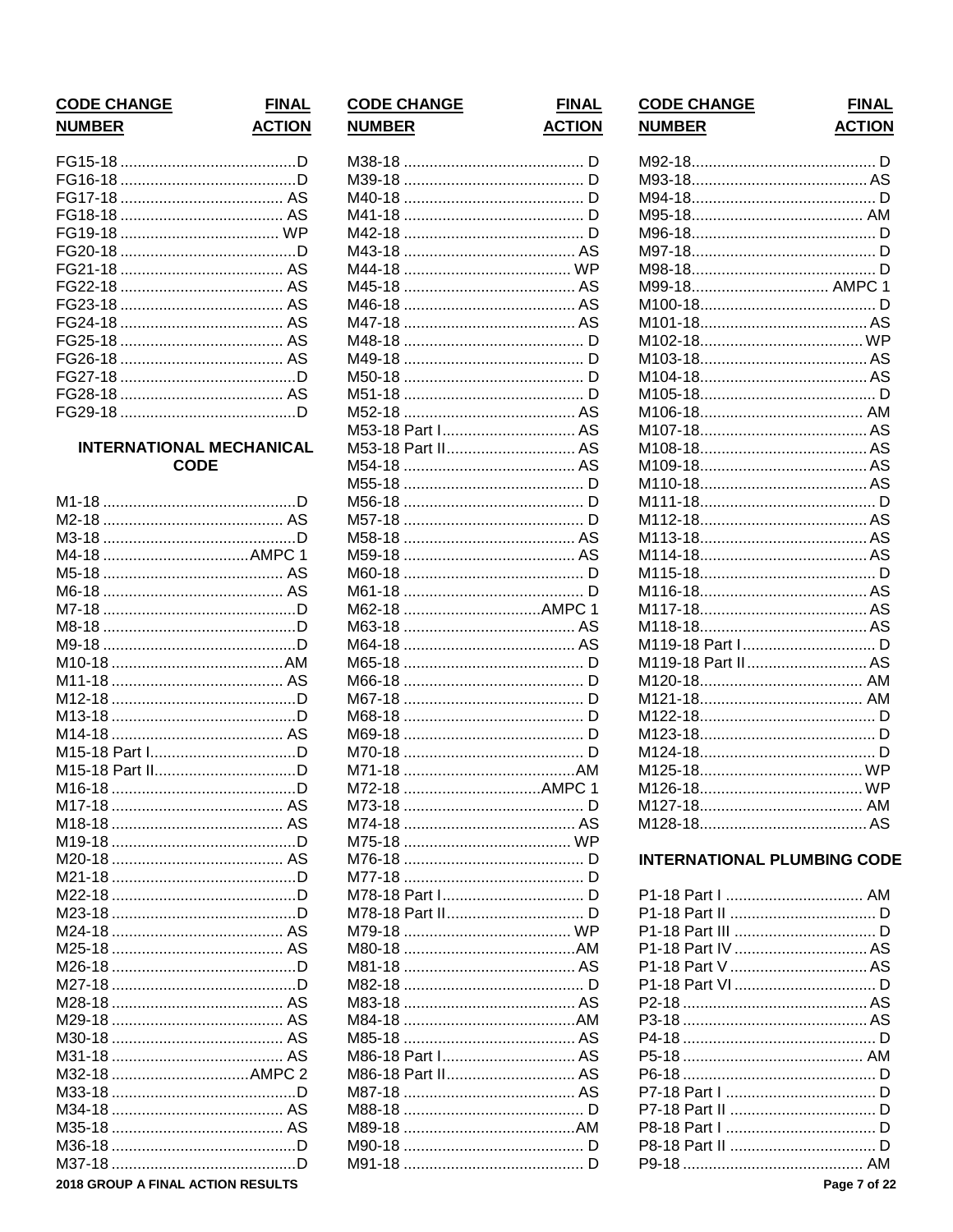| <b>FINAL</b>  |
|---------------|
| <b>ACTION</b> |
|               |

| P11-18 Part I D                   |  |
|-----------------------------------|--|
| P11-18 Part II  AS                |  |
|                                   |  |
|                                   |  |
|                                   |  |
|                                   |  |
|                                   |  |
|                                   |  |
|                                   |  |
|                                   |  |
|                                   |  |
|                                   |  |
|                                   |  |
|                                   |  |
| P22-18 Part I  AS                 |  |
|                                   |  |
|                                   |  |
| P24-18AMPC 1                      |  |
|                                   |  |
|                                   |  |
| P27-18AMPC 1                      |  |
|                                   |  |
|                                   |  |
|                                   |  |
|                                   |  |
|                                   |  |
|                                   |  |
| P33-18 Part I  AS                 |  |
| P33-18 Part II  AS                |  |
|                                   |  |
|                                   |  |
|                                   |  |
|                                   |  |
| P38-18 Part I  AS                 |  |
| P38-18 Part II  AS                |  |
|                                   |  |
|                                   |  |
|                                   |  |
|                                   |  |
|                                   |  |
| P44-18 Part I  AS                 |  |
| P44-18 Part II  AS                |  |
|                                   |  |
|                                   |  |
| P46-18 Part I  AS                 |  |
|                                   |  |
| P46-18 Part II  AS                |  |
| P47-18 Part I  AS                 |  |
| P47-18 Part II  AS                |  |
|                                   |  |
|                                   |  |
|                                   |  |
|                                   |  |
|                                   |  |
|                                   |  |
|                                   |  |
|                                   |  |
|                                   |  |
|                                   |  |
| 2018 GROUP A FINAL ACTION RESULTS |  |

|  |               | <b>CODE CHANGE</b> |  |
|--|---------------|--------------------|--|
|  | <b>NUMBER</b> |                    |  |

P77-18 Part II ................................. AS P87-18 Part I ................................ WP P88-18 Part I AS 

P97-18 Part II ................................. AS

**FINAL ACTION** 

# **CODE CHANGE NUMBER**

# **FINAL ACTION**

| P103-18 Part I  AS          |  |
|-----------------------------|--|
| P103-18 Part II AS          |  |
|                             |  |
|                             |  |
|                             |  |
| P106-18 Part II  AM         |  |
|                             |  |
|                             |  |
|                             |  |
| P109-18 Part II AS          |  |
|                             |  |
|                             |  |
|                             |  |
|                             |  |
| P113-18 Part II AS          |  |
|                             |  |
|                             |  |
| P115-18 Part II AS          |  |
|                             |  |
|                             |  |
|                             |  |
| P119-18  D/ASF              |  |
|                             |  |
|                             |  |
|                             |  |
|                             |  |
|                             |  |
|                             |  |
|                             |  |
|                             |  |
|                             |  |
|                             |  |
|                             |  |
| P131-18 Part I  AMPC 1      |  |
| P131-18 Part II  AMPC 1     |  |
|                             |  |
|                             |  |
|                             |  |
| P133-18 Part II          AS |  |

# **INTERNATIONAL PRIVATE SEWAGE DISPOSAL CODE**

# **INTERNATIONAL PROPERTY MAINTENANCE CODE**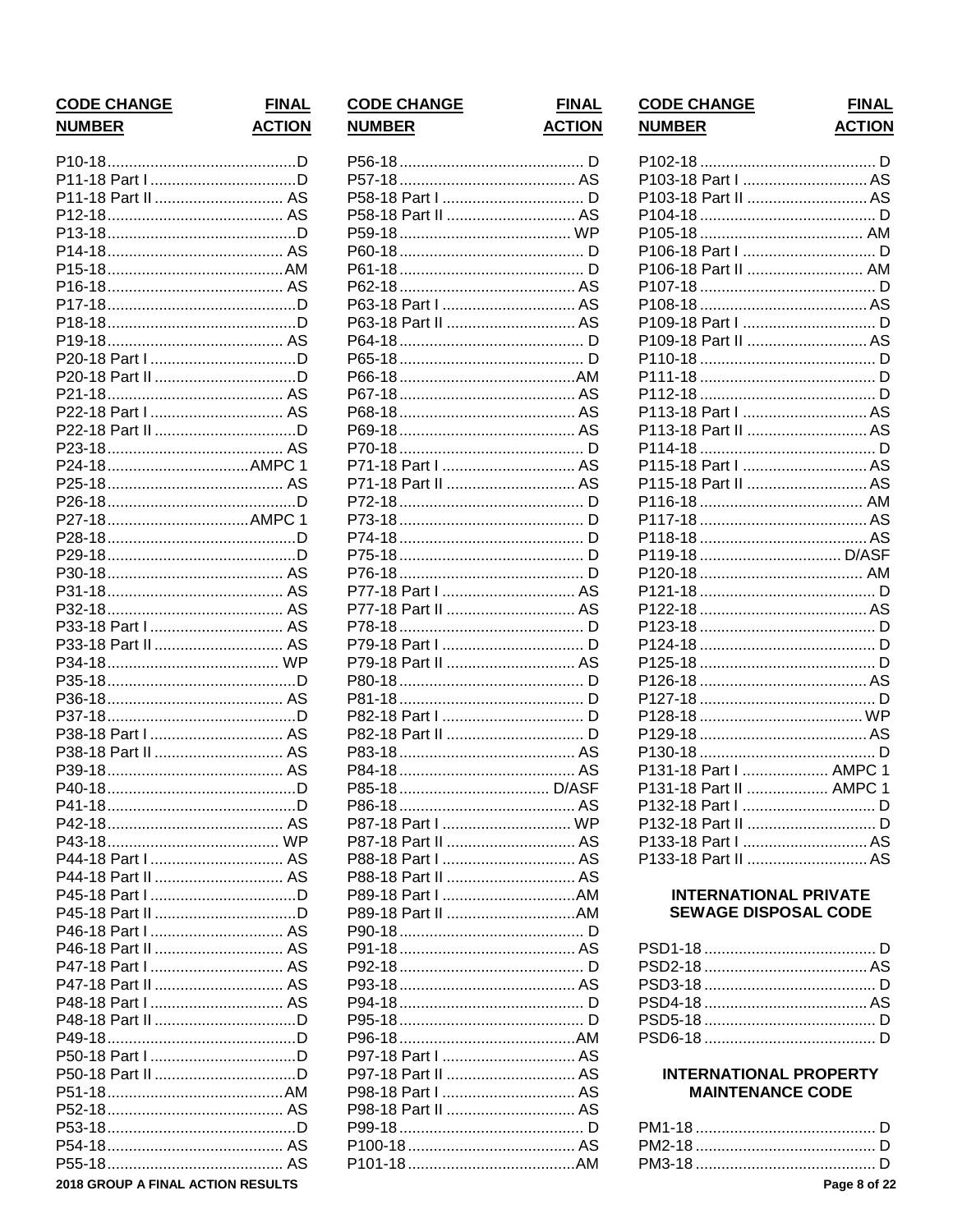# **CODE CHANGE NUMBER**

#### **INTERNATIONAL RESIDENTIAL CODE - BUILDING**

(Heard by IRC - Mechanical)

# **INTERNATIONAL RESIDENTIAL CODE - MECHANICAL**

| RM22-18AMPC 1 |  |
|---------------|--|
|               |  |
|               |  |
|               |  |
|               |  |
|               |  |
|               |  |
|               |  |
|               |  |
|               |  |
|               |  |
|               |  |
|               |  |
|               |  |

# **CODE CHANGE**

**FINAL** 

**ACTION** 

**NUMBER** 

**FINAL** 

**ACTION** 

### **INTERNATIONAL RESIDENTIAL CODE - PLUMBING**

# **INTERNATIONAL SWIMMING POOL AND SPA CODE**

| <b>CODE CHANGE</b> | <b>FINAL</b>  |
|--------------------|---------------|
| <b>NUMBER</b>      | <b>ACTION</b> |

| SP23-18 AMPC 1, 2      |  |
|------------------------|--|
|                        |  |
|                        |  |
|                        |  |
|                        |  |
|                        |  |
|                        |  |
|                        |  |
|                        |  |
|                        |  |
|                        |  |
|                        |  |
|                        |  |
|                        |  |
|                        |  |
|                        |  |
|                        |  |
|                        |  |
| SP41-18……………………………… WP |  |
|                        |  |
| SP43-18 AMPC 1         |  |
|                        |  |
|                        |  |
|                        |  |
|                        |  |
|                        |  |
| SP49-18…………………………………AS |  |

# **INTERNATIONAL WILDLAND URBAN INTERFACE CODE**

| WUIC15-18 WP |  |
|--------------|--|
|              |  |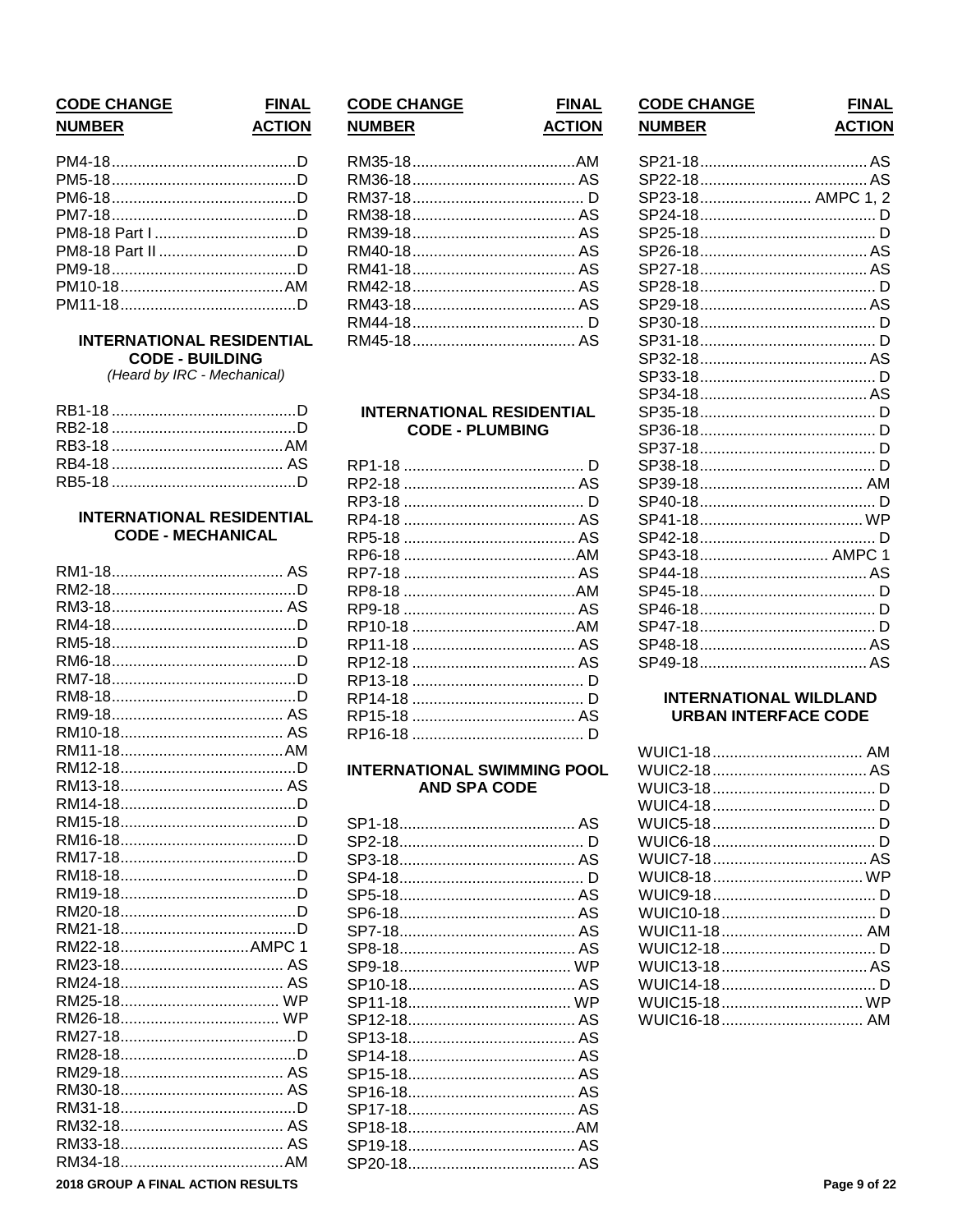# **2018 RESULTS OF THE ONLINE GOVERNMENTAL CONSENSUS VOTE**

The Final Action on code change proposals considered at the Public Comment Hearing (PCH) in the 2018 Group A Cycle were determined by the PCH and OGCV voting results in accordance with Section 10.1 of CP 28 Code Development.

In accordance with Section 10.1 of CP 28, the validation committee has certified the OGCV voting results and the ICC Board has verified a valid voting process. The following are the results of the final votes, published in accordance with Section 10.4 of CP 28.

Final Action notes:

- 1. The Final Action for each code change is noted in **bold** in the second column and reflects the combined OGCV PCH Result also noted in **bold**, except as indicated by note 3.
- 2. The "required majority" is in accordance with Section 8.1 of CP 28.
- 3. For those code changes where the required majority was not achieved (e.g. E49-18), the Final Action on the code change is D in accordance with Section 10.3 of CP 28.
- 4. Where the OGCV results indicate a negative number (see G140-18), this indicates that an eligible voting member changed their PCH vote in accordance with Section 8.3 of CP 28.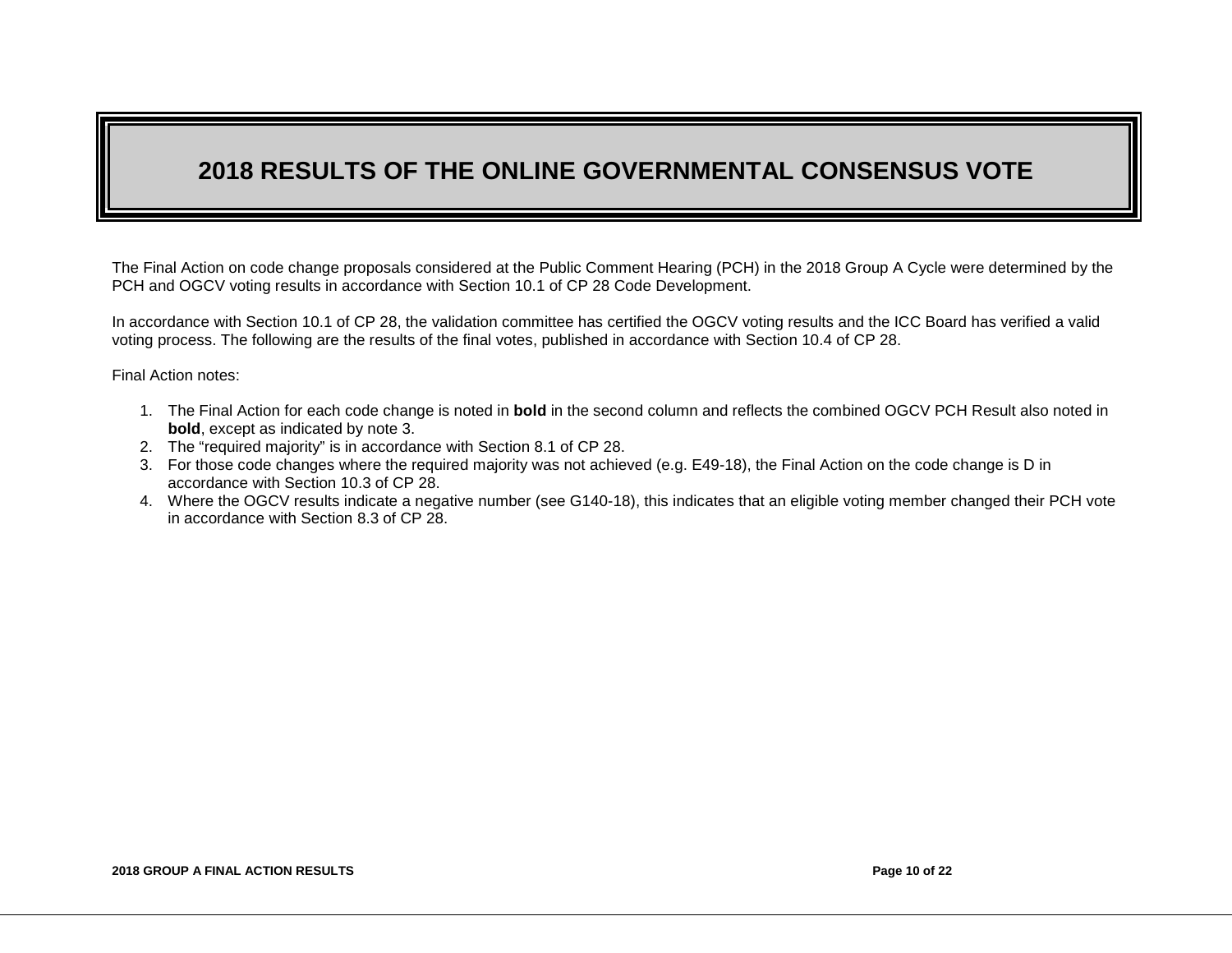|                    | Final                   | <b>CAH</b>     | <b>PCH</b>        |                         |                  | <b>Required</b>  | <b>Notes</b> |       |                      |                 |                 |                 |       |                 |               |
|--------------------|-------------------------|----------------|-------------------|-------------------------|------------------|------------------|--------------|-------|----------------------|-----------------|-----------------|-----------------|-------|-----------------|---------------|
| <b>Code Change</b> | <b>Action</b>           | <b>Results</b> | <b>Results</b>    |                         | <b>PCH</b>       | <b>OGCV</b>      | <b>TOTAL</b> |       |                      | <b>PCH</b>      | <b>OGCV</b>     | <b>TOTAL</b>    |       | <b>Majority</b> |               |
| $E1-18$            | D                       | D              | D                 | D                       | 109              | 352              | 461          | 91.3% | AS                   | 10              | 34              | 44              | 8.7%  | Simple Majority |               |
| $E2-18$            | D                       | D              | D                 | D                       | $\frac{1}{25}$   | $\overline{245}$ | 370          | 85.1% | <b>AS</b>            | 14              | $\overline{51}$ | 65              | 14.9% | Simple Majority |               |
| $E13-18$           | AMPC <sub>1</sub>       | <b>AS</b>      | AMPC 1            | AMPC <sub>1</sub>       | 126              | 307              | 433          | 93.5% | D                    | 9               | $\overline{21}$ | $\overline{30}$ | 6.5%  | $2/3$ Majority  |               |
| E15-18 Part I      | AMPC <sub>2</sub>       | <b>AS</b>      | AMPC <sub>2</sub> | AMPC <sub>2</sub>       | 149              | 292              | 441          | 97.4% | D                    | 3               | 9               | $\overline{12}$ | 2.6%  | 2/3 Majority    |               |
| $E18-18$           | <b>AS</b>               | <b>AM</b>      | A <sub>S</sub>    | <b>AS</b>               | 129              | 288              | 417          | 91.4% | D                    | $\overline{18}$ | $\overline{21}$ | 39              | 8.6%  | $2/3$ Majority  |               |
| E20-18             | $\overline{\mathsf{D}}$ | D              | D                 | $\overline{\mathsf{D}}$ | 93               | 236              | 329          | 73.6% | <b>AS</b>            | 65              | $\overline{53}$ | 118             | 26.4% | Simple Majority |               |
| $E21-18$           | D                       | D              | D                 | D                       | 134              | 242              | 376          | 86.2% | A <sub>S</sub>       | 32              | 28              | 60              | 13.6% | Simple Majority |               |
| E22-18             | D                       | D              | D                 | D                       | 109              | 221              | 330          | 80.7% | AS                   | 55              | 24              | 79              | 19.3% | Simple Majority |               |
| $E24-18$           | <b>AS</b>               | <b>AS</b>      | <b>AS</b>         | <b>AS</b>               | $\overline{143}$ | 247              | 390          | 91.8% | D                    | $\overline{27}$ | 8               | $\overline{35}$ | 8.2%  | Simple Majority |               |
| E30-18             | <b>AS</b>               | <b>AS</b>      | <b>AS</b>         | <b>AS</b>               | 154              | 296              | 450          | 94.5% | D                    | 21              | 5               | 26              | 5.5%  | Simple Majority |               |
| E31-18             | D                       | D              | D                 | D                       | 138              | 229              | 367          | 78.6% | AS                   | 39              | 61              | 100             | 21.4% | Simple Majority |               |
| E32-18             | D                       | D              | $\overline{D}$    | $\overline{D}$          | 103              | 221              | 324          | 86.2% | <b>AS</b>            | 19              | 33              | 52              | 13.8% | Simple Majority |               |
| E33-18             | <b>AS</b>               | D              | <b>AS</b>         | <b>AS</b>               | 126              | 190              | 316          | 75.8% | D                    | 40              | 61              | 101             | 24.2% | 2/3 Majority    |               |
| E38-18             | AMPC <sub>1</sub>       | <b>AM</b>      | AMPC 1            | AMPC <sub>1</sub>       | 138              | 229              | 367          | 92.2% | D                    | $\overline{22}$ | 9               | 31              | 7.8%  | $2/3$ Majority  |               |
| E39-18             | <b>AS</b>               | <b>AS</b>      | <b>AS</b>         | <b>AS</b>               | 156              | 210              | 366          | 88.0% | $\overline{D}$       | 20              | 30              | 50              | 12.0% | Simple Majority |               |
| E40-18             | AMPC <sub>1</sub>       | D              | AMPC 1            | AMPC <sub>1</sub>       | 161              | 178              | 339          | 89.4% | D                    | 17              | 23              | 40              | 10.6% | 2/3 Majority    |               |
| $E41-18$           | <b>AS</b>               | <b>AS</b>      | <b>AS</b>         | <b>AS</b>               | 169              | $\overline{215}$ | 384          | 94.8% | D                    | $\overline{12}$ | 9               | $\overline{21}$ | 5.2%  | Simple Majority |               |
| E44-18             | AMPC <sub>1</sub>       | <b>AS</b>      | AMPC 1            | AMPC <sub>1</sub>       | 173              | $\overline{232}$ | 405          | 97.6% | D                    | $\overline{7}$  | 3               | 10              | 2.4%  | 2/3 Majority    |               |
| E49-18             | D                       | D              | AMPC 1            | D                       | 152              | 138              | 290          | 36.1% | AMPC <sub>1</sub>    | 29              | 135             | 164             | 63.9% | 2/3 Majority    | See<br>Note 3 |
| E51-18             | D                       | D              | D                 | D                       | 131              | 175              | 306          | 75.9% | $\mathsf{AS}\xspace$ | 52              | 45              | 97              | 24.1% | Simple Majority |               |
| $E52-18$           | AMPC <sub>1</sub>       | <b>AS</b>      | AMPC 1            | AMPC <sub>1</sub>       | 149              | 166              | 315          | 81.6% | D                    | $\overline{27}$ | 44              | 71              | 18.4% | 2/3 Majority    |               |
| E53-18             | AMPC <sub>1</sub>       | D              | AMPC <sub>1</sub> | AMPC <sub>1</sub>       | 148              | 164              | 312          | 68.7% | D                    | 33              | 109             | 142             | 31.3% | 2/3 Majority    |               |
| E58-18             | AMPC <sub>1</sub>       | D              | AMPC 1            | AMPC <sub>1</sub>       | 161              | 183              | 344          | 89.8% | D                    | 14              | 25              | 39              | 10.2% | $2/3$ Majority  |               |
| E60-18             | D                       | D              | D                 | D                       | 94               | 122              | 216          | 61.5% | <b>AS</b>            | 76              | 59              | 135             | 38.5% | Simple Majority |               |
| E62-18             | D                       | $\mathsf D$    | $\overline{D}$    | $\overline{\mathsf{D}}$ | 99               | 110              | 209          | 59.5% | <b>AS</b>            | 61              | 81              | 142             | 40.5% | Simple Majority |               |
| E64-18             | AMPC <sub>1</sub>       | <b>AM</b>      | AMPC 1            | AMPC <sub>1</sub>       | 154              | 242              | 396          | 95.0% | D                    | 6               | 15              | 21              | 5.0%  | 2/3 Majority    |               |
| E67-18             | $\overline{\mathsf{D}}$ | D              | D                 | $\overline{\mathsf{D}}$ | 99               | 146              | 245          | 74.0% | <b>AS</b>            | 64              | 22              | 86              | 26.0% | Simple Majority |               |
| E69-18             | AMPC <sub>1</sub>       | $\mathsf D$    | AMPC 1            | AMPC <sub>1</sub>       | 170              | 146              | 316          | 86.1% | D                    | 8               | 43              | 51              | 13.9% | 2/3 Majority    |               |
| E70-18             | AMPC 1                  | D              | AMPC 1            | AMPC <sub>1</sub>       | 149              | 134              | 283          | 81.1% | D                    | $\overline{12}$ | 54              | 66              | 18.9% | $2/3$ Majority  |               |

#### **2018 GROUP A FINAL ACTION RESULTS Page 11 of 22**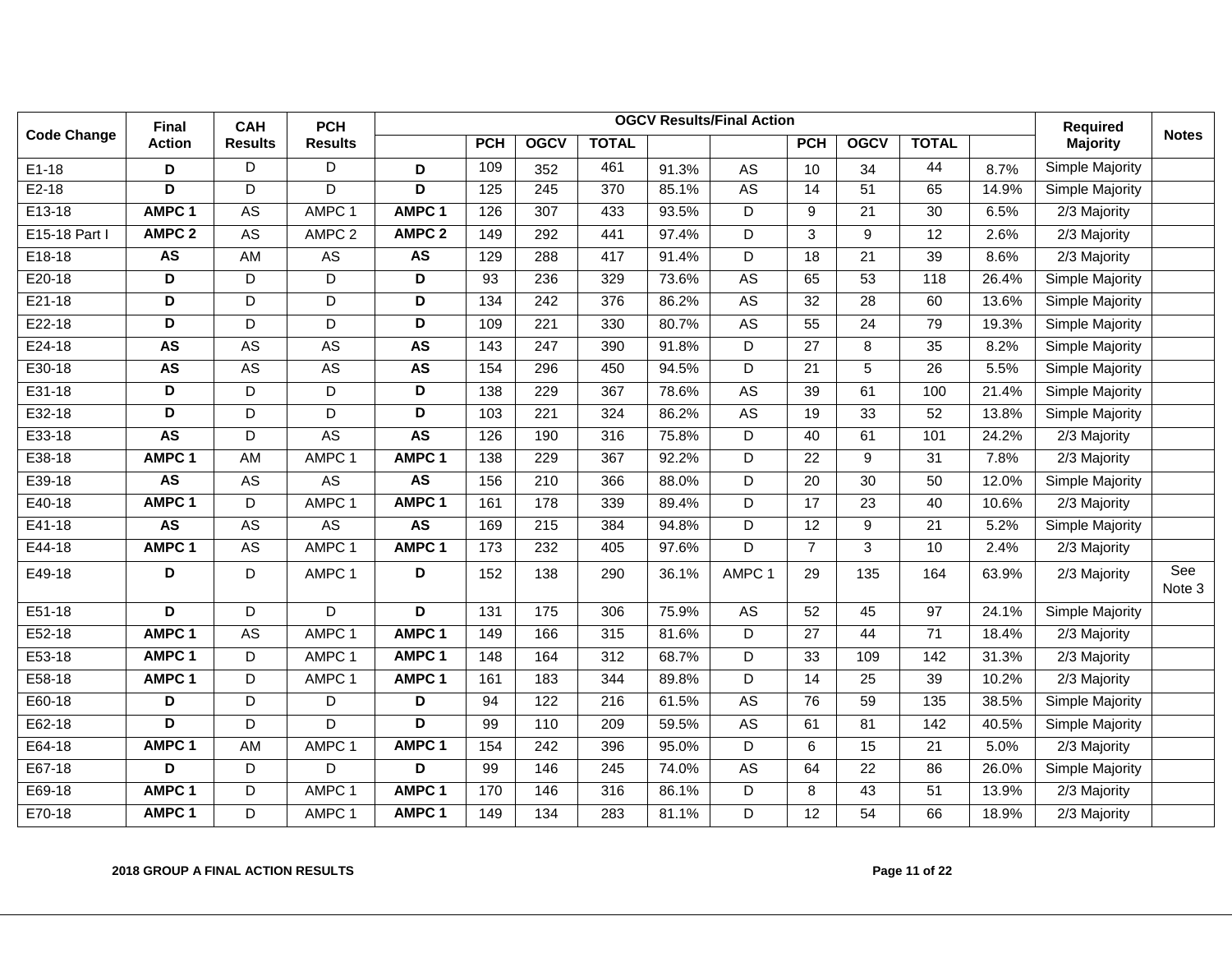|                    | Final                   | <b>CAH</b>     | <b>PCH</b>        |                         | <b>Required</b>   | <b>Notes</b>     |                  |       |                |                 |                 |                   |       |                        |               |
|--------------------|-------------------------|----------------|-------------------|-------------------------|-------------------|------------------|------------------|-------|----------------|-----------------|-----------------|-------------------|-------|------------------------|---------------|
| <b>Code Change</b> | <b>Action</b>           | <b>Results</b> | <b>Results</b>    |                         | <b>PCH</b>        | <b>OGCV</b>      | <b>TOTAL</b>     |       |                | <b>PCH</b>      | <b>OGCV</b>     | <b>TOTAL</b>      |       | <b>Majority</b>        |               |
| E71-18             | AMPC <sub>1</sub>       | D              | AMPC 1            | AMPC <sub>1</sub>       | 158               | 132              | 290              | 85.8% | D              | $\overline{7}$  | 41              | 48                | 14.2% | 2/3 Majority           |               |
| E76-18             | D                       | D              | D                 | $\overline{\mathsf{D}}$ | 139               | 181              | 320              | 91.2% | <b>AS</b>      | 15              | 16              | 31                | 8.8%  | Simple Majority        |               |
| E79-18             | D                       | D              | D                 | D                       | 118               | 153              | 271              | 85.5% | ${\sf AS}$     | 30              | 16              | 46                | 14.5% | Simple Majority        |               |
| E81-18             | D                       | D              | D                 | D                       | 133               | $\overline{206}$ | 339              | 83.5% | <b>AS</b>      | $\overline{28}$ | $\overline{39}$ | 67                | 16.5% | Simple Majority        |               |
| E82-18             | D                       | D              | D                 | D                       | 131               | 189              | 320              | 83.8% | <b>AS</b>      | $\overline{25}$ | $\overline{37}$ | 62                | 16.2% | Simple Majority        |               |
| E86-18             | <b>AM</b>               | AM             | <b>AM</b>         | <b>AM</b>               | 111               | $\overline{217}$ | 328              | 96.5% | D              | 3               | 9               | 12                | 3.5%  | Simple Majority        |               |
| E90-18             | $\overline{\mathsf{D}}$ | D              | D                 | $\overline{\mathsf{D}}$ | 106               | 182              | 288              | 83.2% | <b>AS</b>      | 15              | $\overline{43}$ | 58                | 16.8% | Simple Majority        |               |
| E92-18             | AMPC <sub>1</sub>       | AS             | AMPC <sub>1</sub> | AMPC <sub>1</sub>       | 122               | 213              | 335              | 96.3% | D              | $\overline{c}$  | 11              | 13                | 3.7%  | 2/3 Majority           |               |
| E96-18             | D                       | D              | D                 | D                       | 82                | 113              | 195              | 49.1% | AS             | 94              | 108             | 202               | 50.9% | Simple Majority        | See<br>Note 3 |
| E106-18            | <b>AMPC 1, 2</b>        | D              | <b>AMPC 1, 2</b>  | <b>AMPC 1, 2</b>        | 126               | 211              | 337              | 92.8% | D              | 3               | 23              | 26                | 7.2%  | 2/3 Majority           |               |
| E107-18            | AMPC <sub>1</sub>       | <b>AM</b>      | AMPC 1            | AMPC <sub>1</sub>       | $\overline{133}$  | $\overline{226}$ | 359              | 98.1% | $\overline{D}$ | $\mathbf{1}$    | 6               | $\overline{7}$    | 1.9%  | $2/3$ Majority         |               |
| E108-18            | D                       | D              | D                 | D                       | 86                | 138              | $\overline{224}$ | 73.9% | <b>AS</b>      | 40              | 39              | 79                | 26.1% | Simple Majority        |               |
| E109-18            | $\overline{D}$          | D              | D                 | $\overline{\mathsf{D}}$ | 86                | $\frac{125}{ }$  | $\overline{211}$ | 59.3% | <b>AS</b>      | $\overline{47}$ | $\overline{98}$ | $\frac{145}{145}$ | 40.7% | Simple Majority        |               |
| E115-18            | <b>AMPC 1, 2</b>        | <b>AS</b>      | <b>AMPC 1, 2</b>  | <b>AMPC 1, 2</b>        | 115               | $\frac{175}{2}$  | 290              | 82.6% | D              | $\overline{27}$ | $\overline{34}$ | 61                | 17.4% | $2/3$ Majority         |               |
| E117-18            | D                       | D              | D                 | D                       | 126               | 170              | 296              | 89.7% | <b>AS</b>      | 13              | 21              | 34                | 10.3% | Simple Majority        |               |
| FS3-18             | AMPC <sub>1</sub>       | A <sub>S</sub> | AMPC 1            | AMPC <sub>1</sub>       | $\overline{226}$  | 172              | 398              | 94.1% | D              | $\overline{1}$  | 24              | $\overline{25}$   | 5.9%  | 2/3 Majority           |               |
| FS5-18             | <b>AS</b>               | <b>AS</b>      | <b>AS</b>         | <b>AS</b>               | 186               | 479              | 665              | 88.8% | $\overline{D}$ | 23              | 61              | 84                | 11.2% | Simple Majority        |               |
| FS6-18             | AMPC <sub>1</sub>       | <b>AS</b>      | AMPC <sub>1</sub> | AMPC <sub>1</sub>       | 219               | 479              | 698              | 91.4% | D              | 6               | 60              | 66                | 8.6%  | 2/3 Majority           |               |
| <b>FS8-18</b>      | AMPC <sub>1</sub>       | <b>AM</b>      | AMPC 1            | AMPC <sub>1</sub>       | 230               | 235              | 465              | 97.5% | $\overline{D}$ | 3               | $\overline{9}$  | 12                | 2.5%  | 2/3 Majority           |               |
| FS10-18            | D                       | D              | D                 | D                       | 210               | 168              | 378              | 88.5% | <b>AS</b>      | $\overline{39}$ | 10              | 49                | 11.5% | Simple Majority        |               |
| FS15-18            | D                       | D              | D                 | $\overline{\mathsf{D}}$ | $\frac{145}{145}$ | $\overline{135}$ | 280              | 63.5% | <b>AS</b>      | 120             | $\overline{41}$ | 161               | 36.5% | Simple Majority        |               |
| FS19-18            | D                       | D              | AMPC 1            | D                       | 184               | 144              | 328              | 33.6% | AMPC 1         | 85              | 81              | 166               | 66.4% | 2/3 Majority           | See<br>Note 3 |
| FS20-18            | D                       | D              | $\overline{D}$    | D                       | 214               | 190              | 404              | 88.8% | <b>AS</b>      | $\overline{39}$ | $\overline{12}$ | 51                | 11.2% | <b>Simple Majority</b> |               |
| FS21-18            | $\overline{D}$          | D              | D                 | D                       | 201               | 135              | 336              | 76.0% | AS             | 69              | $\overline{37}$ | 106               | 24.0% | Simple Majority        |               |
| FS22-18            | <b>AS</b>               | <b>AS</b>      | <b>AS</b>         | <b>AS</b>               | 229               | 195              | 424              | 93.2% | $\overline{D}$ | $\overline{24}$ | $\overline{7}$  | $\overline{31}$   | 6.8%  | Simple Majority        |               |
| FS23-18            | D                       | D              | D                 | D                       | 177               | 159              | 336              | 82.2% | <b>AS</b>      | 64              | 9               | $\overline{73}$   | 17.8% | Simple Majority        |               |
| FS24-18            | AMPC <sub>1</sub>       | ${\sf AS}$     | AMPC 1            | AMPC <sub>1</sub>       | 219               | 232              | 451              | 94.4% | D              | 20              | $\overline{7}$  | 27                | 5.6%  | 2/3 Majority           |               |
| FS29-18            | D                       | D              | D                 | D                       | 235               | 159              | 394              | 95.4% | <b>AS</b>      | 16              | $\overline{3}$  | 19                | 4.6%  | Simple Majority        |               |

#### **2018 GROUP A FINAL ACTION RESULTS Page 12 of 22**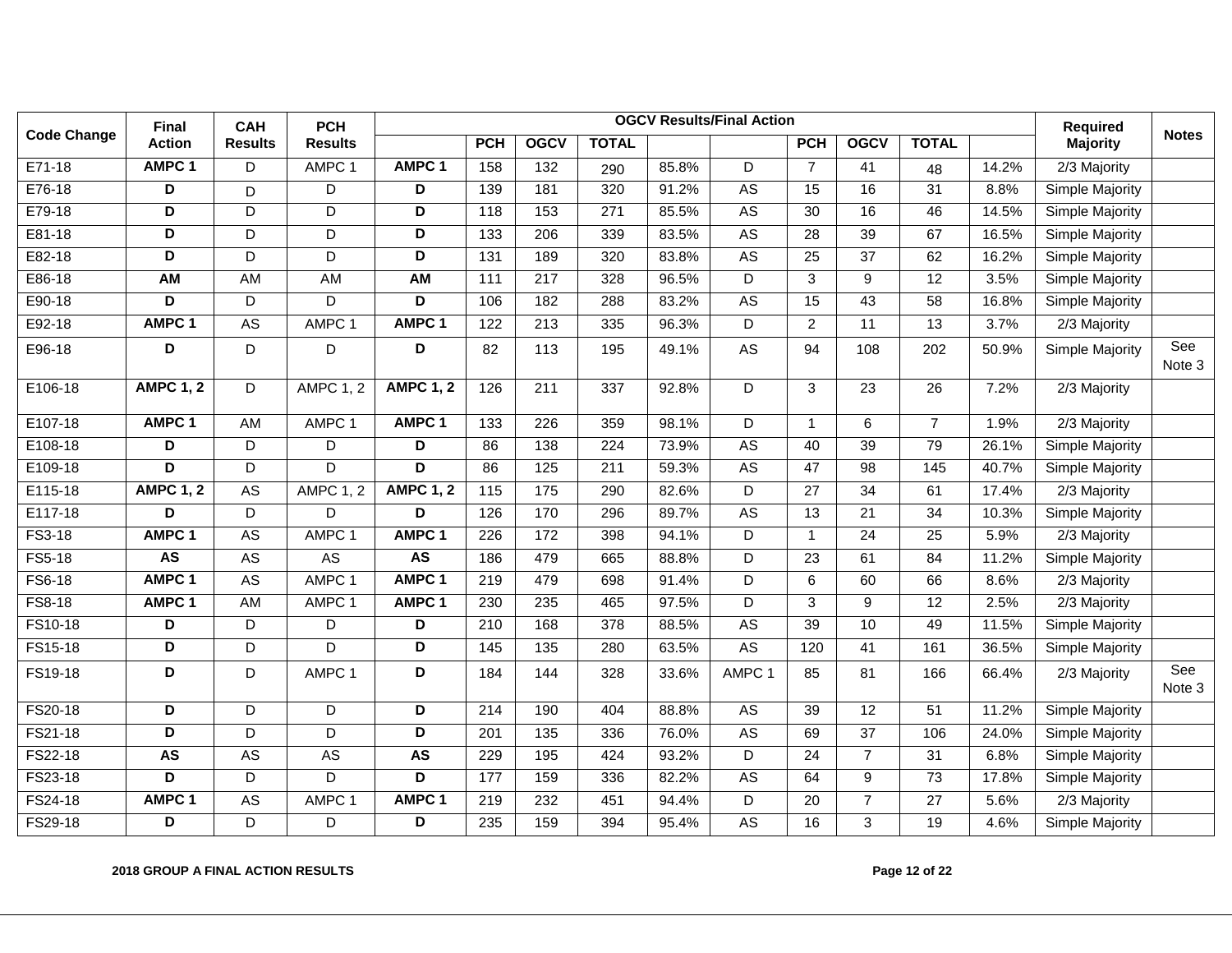|                    | <b>Final</b>      | <b>CAH</b>     | <b>PCH</b>        |                   |                  | <b>Required</b> | <b>Notes</b>     |       |                 |                 |                 |                 |       |                 |  |
|--------------------|-------------------|----------------|-------------------|-------------------|------------------|-----------------|------------------|-------|-----------------|-----------------|-----------------|-----------------|-------|-----------------|--|
| <b>Code Change</b> | <b>Action</b>     | <b>Results</b> | <b>Results</b>    |                   | <b>PCH</b>       | <b>OGCV</b>     | <b>TOTAL</b>     |       |                 | <b>PCH</b>      | <b>OGCV</b>     | <b>TOTAL</b>    |       | <b>Majority</b> |  |
| FS31-18            | D                 | D              | D                 | D                 | 215              | 138             | 353              | 84.9% | AS              | 40              | 23              | 63              | 15.1% | Simple Majority |  |
| FS34-18            | D                 | D              | D                 | D                 | 235              | 214             | 449              | 91.1% | <b>AS</b>       | 11              | 33              | 44              | 8.9%  | Simple Majority |  |
| FS36-18            | D                 | D              | D                 | D                 | 229              | 170             | 399              | 96.6% | $\overline{AS}$ | 8               | 6               | 14              | 3.4%  | Simple Majority |  |
| FS39-18            | AMPC <sub>1</sub> | AS             | AMPC <sub>1</sub> | AMPC <sub>1</sub> | 215              | 164             | 379              | 95.7% | D               | 12              | 5               | 17              | 4.3%  | 2/3 Majority    |  |
| FS48-18            | D                 | <b>AS</b>      | D                 | D                 | 157              | 143             | 300              | 66.4% | $\overline{AS}$ | 77              | $\overline{75}$ | 152             | 33.6% | Simple Majority |  |
| FS49-18            | D                 | D              | $\overline{D}$    | D                 | $\overline{80}$  | 144             | $\overline{224}$ | 69.1% | <b>AS</b>       | $\overline{33}$ | 67              | 100             | 30.9% | Simple Majority |  |
| FS53-18            | <b>AM</b>         | AM             | <b>AM</b>         | AM                | 143              | 177             | 320              | 96.7% | D               | 4               | $\overline{7}$  | 11              | 3.3%  | Simple Majority |  |
| FS54-18            | AMPC <sub>1</sub> | D              | AMPC <sub>1</sub> | AMPC <sub>1</sub> | 152              | 163             | 315              | 93.8% | $\overline{D}$  | 5               | 16              | $\overline{21}$ | 6.3%  | 2/3 Majority    |  |
| FS56-18            | AMPC <sub>1</sub> | D              | AMPC 1            | AMPC <sub>1</sub> | 152              | 168             | 320              | 77.9% | D               | $\overline{57}$ | $\overline{34}$ | 91              | 22.1% | $2/3$ Majority  |  |
| FS60-18            | <b>AS</b>         | AS             | AS                | <b>AS</b>         | 181              | 138             | 319              | 88.4% | D               | 24              | 18              | 42              | 11.6% | Simple Majority |  |
| FS73-18            | <b>AS</b>         | <b>AS</b>      | <b>AS</b>         | <b>AS</b>         | $\overline{214}$ | 480             | 694              | 91.2% | $\overline{D}$  | 8               | 59              | 67              | 8.8%  | Simple Majority |  |
| FS74-18            | D                 | D              | D                 | D                 | 139              | 135             | 274              | 89.3% | <b>AS</b>       | 16              | 17              | 33              | 10.7% | Simple Majority |  |
| <b>FS78-18</b>     | D                 | $\overline{D}$ | D                 | D                 | $\frac{175}{2}$  | 129             | 304              | 84.2% | <b>AS</b>       | 46              | $\overline{11}$ | $\overline{57}$ | 15.8% | Simple Majority |  |
| FS81-18            | <b>AM</b>         | <b>AM</b>      | <b>AM</b>         | AM                | 183              | 485             | 668              | 91.6% | D               | 5               | 56              | 61              | 8.4%  | Simple Majority |  |
| FS82-18            | D                 | D              | D                 | D                 | 166              | 121             | 287              | 73.4% | $\mathsf{AS}$   | 74              | 30              | 104             | 26.6% | Simple Majority |  |
| FS83-18            | D                 | D              | D                 | D                 | 151              | 133             | 284              | 71.2% | $\overline{AS}$ | 102             | 13              | 115             | 28.8% | Simple Majority |  |
| FS85-18            | D                 | D              | D                 | D                 | 183              | 128             | 311              | 87.4% | AS              | 38              | $\overline{7}$  | 45              | 12.6% | Simple Majority |  |
| FS91-18            | D                 | D              | D                 | D                 | 138              | 106             | 244              | 68.9% | $\overline{AS}$ | 87              | 23              | 110             | 31.1% | Simple Majority |  |
| FS93-18            | D                 | D              | D                 | D                 | 130              | 109             | 239              | 69.3% | A <sub>S</sub>  | 88              | 18              | 106             | 30.7% | Simple Majority |  |
| FS94-18            | D                 | D              | D                 | D                 | 192              | 167             | 359              | 90.9% | AS              | 33              | 3               | 36              | 9.1%  | Simple Majority |  |
| FS95-18            | D                 | D              | D                 | D                 | 124              | 203             | 327              | 73.0% | <b>AS</b>       | 109             | 12              | 121             | 27.0% | Simple Majority |  |
| FS96-18            | D                 | D              | D                 | D                 | 192              | 176             | 368              | 84.2% | $\overline{AS}$ | 44              | 25              | 69              | 15.8% | Simple Majority |  |
| FS99-18            | D                 | D              | D                 | D                 | 160              | 241             | 401              | 72.3% | <b>AS</b>       | 65              | 89              | 154             | 27.7% | Simple Majority |  |
| FS103-18           | D                 | D              | D                 | D                 | 141              | 156             | 297              | 84.1% | <b>AS</b>       | 27              | 29              | 56              | 15.9% | Simple Majority |  |
| FS104-18           | D                 | D              | D                 | D                 | 150              | 137             | 287              | 89.1% | AS              | 23              | 12              | 35              | 10.9% | Simple Majority |  |
| FS110-18           | D                 | D              | D                 | D                 | 119              | 106             | 225              | 69.4% | <b>AS</b>       | 46              | 53              | 99              | 30.6% | Simple Majority |  |
| FS111-18           | D                 | D              | D                 | D                 | 144              | 106             | 250              | 68.9% | AS              | 27              | 86              | 113             | 31.1% | Simple Majority |  |
| FS149-18           | D                 | D              | D                 | D                 | 149              | 125             | 274              | 85.9% | <b>AS</b>       | $\overline{1}$  | 44              | 45              | 14.1% | Simple Majority |  |
| FS155-18           | <b>AS</b>         | <b>AS</b>      | <b>AS</b>         | <b>AS</b>         | 87               | 173             | 260              | 79.5% | D               | 43              | 24              | 67              | 20.5% | Simple Majority |  |
| $G1-18$            | AMPC <sub>1</sub> | D              | AMPC 1            | AMPC <sub>1</sub> | 209              | 156             | 365              | 70.2% | D               | $\overline{75}$ | 80              | 155             | 29.8% | 2/3 Majority    |  |

#### **2018 GROUP A FINAL ACTION RESULTS Page 13 of 22**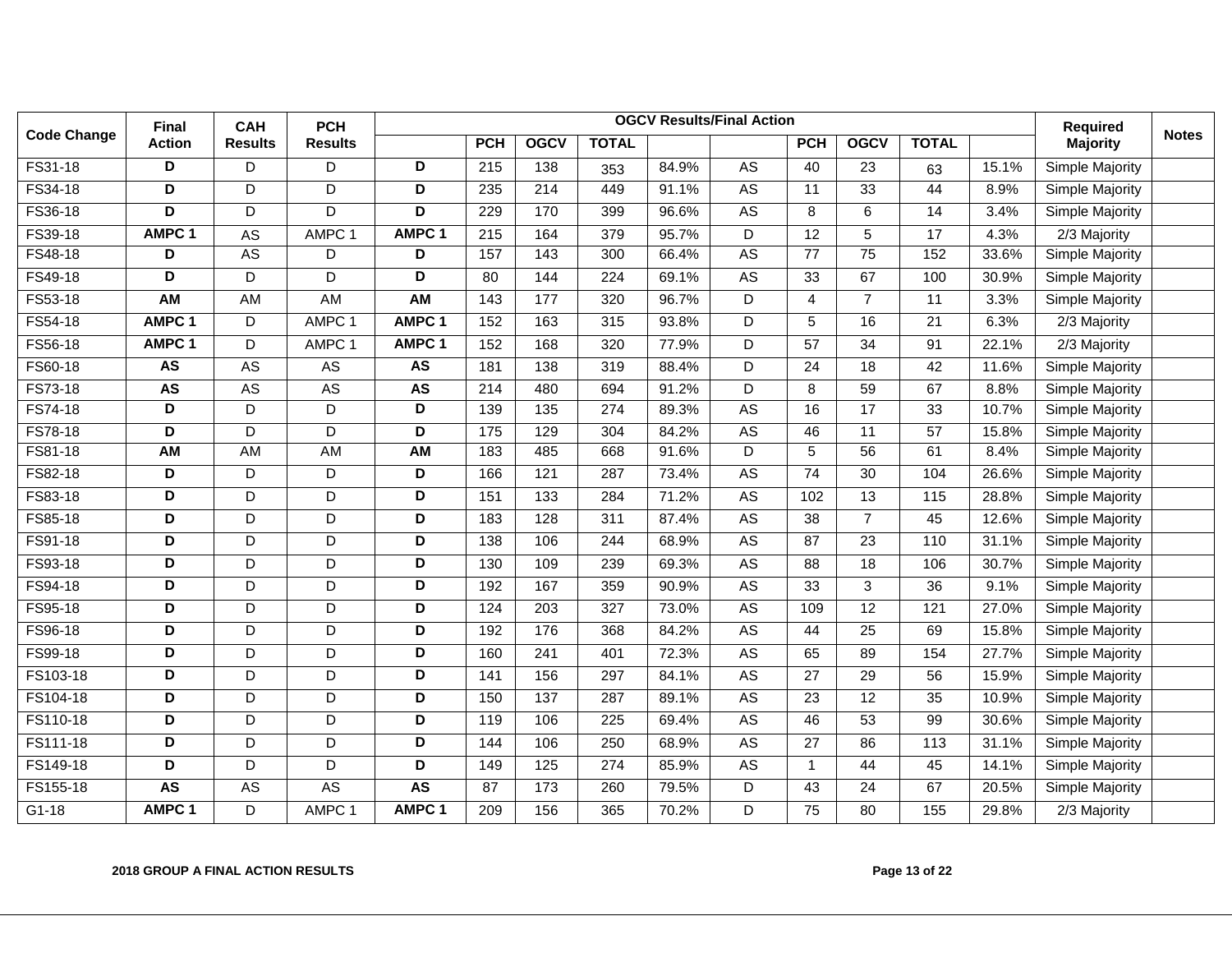|                    | Final                   | <b>CAH</b>      | <b>PCH</b>        | <b>OGCV Results/Final Action</b> |                  |             |                  |       |                 |                 |                 |                 |       | <b>Required</b>        | <b>Notes</b>  |
|--------------------|-------------------------|-----------------|-------------------|----------------------------------|------------------|-------------|------------------|-------|-----------------|-----------------|-----------------|-----------------|-------|------------------------|---------------|
| <b>Code Change</b> | <b>Action</b>           | <b>Results</b>  | <b>Results</b>    |                                  | <b>PCH</b>       | <b>OGCV</b> | <b>TOTAL</b>     |       |                 | <b>PCH</b>      | <b>OGCV</b>     | <b>TOTAL</b>    |       | <b>Majority</b>        |               |
| G15-18 Part I      | D                       | D               | D                 | D                                | 167              | 181         | 348              | 73.6% | AS              | 101             | 24              | 125             | 26.4% | Simple Majority        |               |
| G15-18 Part II     | D                       | D               | D                 | D                                | 229              | 197         | 197              | 91.2% | $\overline{AS}$ | 30              | 11              | 41              | 8.8%  | Simple Majority        |               |
| G21-18             | D                       | $\overline{AS}$ | D                 | D                                | 188              | 135         | 323              | 60.4% | $\overline{AS}$ | 109             | 103             | 212             | 39.6% | Simple Majority        |               |
| G28-18             | <b>AS</b>               | $\overline{AS}$ | <b>AS</b>         | <b>AS</b>                        | 215              | 514         | 729              | 94.1% | D               | 6               | 40              | 46              | 5.9%  | Simple Majority        |               |
| G32-18             | AM                      | <b>AM</b>       | <b>AM</b>         | AM                               | 225              | 228         | 453              | 93.0% | D               | $\overline{27}$ | $\overline{7}$  | 34              | 7.0%  | Simple Majority        |               |
| G34-18             | <b>AM</b>               | AM              | <b>AM</b>         | $\overline{AM}$                  | 173              | 205         | 378              | 83.1% | D               | 46              | 31              | 77              | 16.9% | Simple Majority        |               |
| G35-18             | AMPC <sub>1</sub>       | $\overline{AS}$ | AMPC 1            | AMPC <sub>1</sub>                | 134              | 208         | 342              | 94.0% | D               | 15              | $\overline{7}$  | 22              | 6.0%  | 2/3 Majority           |               |
| G37-18             | D                       | D               | D                 | D                                | 248              | 149         | 397              | 85.0% | AS              | 39              | 31              | 70              | 15.0% | Simple Majority        |               |
| G39-18             | AMPC <sub>1</sub>       | D               | AMPC <sub>1</sub> | AMPC <sub>1</sub>                | $\overline{240}$ | 178         | 418              | 89.3% | D               | $\overline{21}$ | 29              | 50              | 10.7% | $2/3$ Majority         |               |
| G43-18             | AMPC <sub>1</sub>       | $\overline{AS}$ | AMPC 1            | AMPC <sub>1</sub>                | 118              | 172         | 290              | 98.0% | D               | $\Omega$        | 6               | 6               | 2.0%  | $2/3$ Majority         |               |
| G54-18             | D                       | D               | D                 | D                                | 188              | 216         | 404              | 77.5% | AS              | 73              | 44              | 117             | 22.5% | Simple Majority        |               |
| $G72-18$           | D                       | D               | D                 | $\overline{D}$                   | 264              | 174         | 438              | 94.0% | <b>AS</b>       | $\overline{21}$ | $\overline{7}$  | $\overline{28}$ | 6.0%  | Simple Majority        |               |
| G75-18             | $\overline{AM}$         | AM              | AM                | $\overline{AM}$                  | 161              | 386         | 547              | 69.0% | D               | 40              | 206             | 246             | 31.0% | Simple Majority        |               |
| G76-18             | D                       | D               | D                 | D                                | $\frac{135}{ }$  | 178         | 313              | 79.2% | A <sub>S</sub>  | 49              | 33              | $\overline{82}$ | 20.8% | Simple Majority        |               |
| G80-18             | <b>AS</b>               | <b>AS</b>       | <b>AS</b>         | <b>AS</b>                        | 160              | 382         | 542              | 67.9% | D               | 62              | 194             | 256             | 32.1% | Simple Majority        |               |
| G84-18             | <b>AS</b>               | AS              | <b>AS</b>         | <b>AS</b>                        | 172              | 383         | 555              | 71.8% | D               | 30              | 188             | 218             | 28.2% | Simple Majority        |               |
| G86-18             | AMPC <sub>1</sub>       | D               | AMPC <sub>1</sub> | AMPC <sub>1</sub>                | 229              | 162         | 391              | 78.4% | D               | 42              | 66              | 108             | 21.6% | 2/3 Majority           |               |
| G88-18             | AMPC <sub>1</sub>       | D               | AMPC 1            | AMPC <sub>1</sub>                | 212              | 211         | 423              | 91.6% | D               | 16              | 23              | 39              | 8.4%  | $2/3$ Majority         |               |
| G89-18             | <b>AM</b>               | <b>AM</b>       | <b>AM</b>         | <b>AM</b>                        | 177              | 482         | 659              | 88.7% | D               | 9               | $\overline{75}$ | 84              | 11.3% | Simple Majority        |               |
| G90-18             | <b>AS</b>               | AS              | <b>AS</b>         | <b>AS</b>                        | 193              | 194         | 387              | 85.1% | D               | 60              | 8               | 68              | 14.9% | Simple Majority        |               |
| G91-18             | D                       | D               | AS                | D                                | 77               | 92          | 169              | 41.9% | AS              | 26              | 96              | 122             | 58.1% | 2/3 Majority           | See<br>Note 3 |
| G93-18             | $\overline{\mathsf{D}}$ | D               | D                 | $\overline{D}$                   | 211              | 185         | 396              | 81.6% | <b>AS</b>       | 65              | 24              | 89              | 18.4% | <b>Simple Majority</b> |               |
| G94-18             | D                       | $\overline{D}$  | $\overline{D}$    | $\overline{D}$                   | $\overline{261}$ | 184         | 445              | 93.1% | <b>AS</b>       | $\overline{21}$ | $\overline{12}$ | 33              | 6.9%  | Simple Majority        |               |
| G95-18             | <b>AS</b>               | <b>AS</b>       | A <sub>S</sub>    | <b>AS</b>                        | 198              | 143         | 341              | 64.3% | D               | 94              | 95              | 189             | 35.7% | Simple Majority        |               |
| G108-18            | <b>AM</b>               | <b>AM</b>       | <b>AM</b>         | AM                               | 219              | 471         | 690              | 70.6% | $\overline{D}$  | 103             | 184             | 287             | 29.4% | Simple Majority        |               |
| G113-18            | AMPC <sub>1</sub>       | D               | AMPC 1            | AMPC <sub>1</sub>                | 165              | 142         | 307              | 81.0% | D               | 35              | 37              | 72              | 19.0% | 2/3 Majority           |               |
| $G121-18$          | $\overline{\mathsf{D}}$ | D               | $\overline{D}$    | $\overline{\mathsf{D}}$          | 178              | 127         | 305              | 86.9% | <b>AS</b>       | $\overline{34}$ | 12              | 46              | 13.1% | Simple Majority        |               |
| G122-18            | <b>AS</b>               | <b>AS</b>       | <b>AS</b>         | <b>AS</b>                        | 173              | 198         | $\overline{371}$ | 77.8% | $\overline{D}$  | 45              | 61              | 106             | 22.2% | Simple Majority        |               |
| G124-18            | D                       | D               | D                 | $\overline{D}$                   | 173              | 169         | 342              | 88.1% | AS              | 44              | $\overline{2}$  | 46              | 11.9% | Simple Majority        |               |

#### **2018 GROUP A FINAL ACTION RESULTS Page 14 of 22**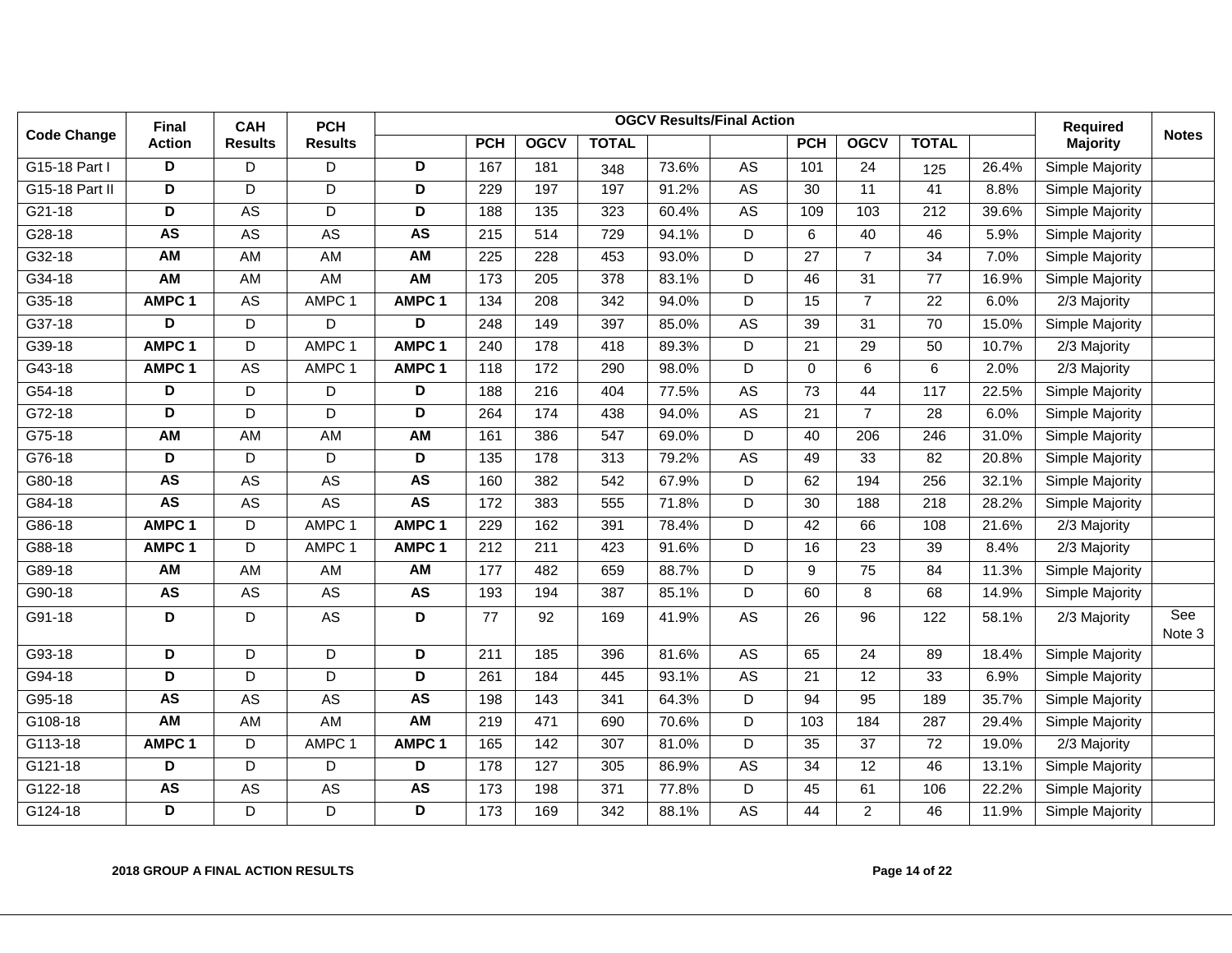|                    | <b>Final</b>            | <b>CAH</b>     | <b>PCH</b>        |                         |                 |                  |                  |       | <b>OGCV Results/Final Action</b> |                 |                 |                 |       | <b>Required</b> |               |
|--------------------|-------------------------|----------------|-------------------|-------------------------|-----------------|------------------|------------------|-------|----------------------------------|-----------------|-----------------|-----------------|-------|-----------------|---------------|
| <b>Code Change</b> | <b>Action</b>           | <b>Results</b> | <b>Results</b>    |                         | <b>PCH</b>      | <b>OGCV</b>      | <b>TOTAL</b>     |       |                                  | <b>PCH</b>      | <b>OGCV</b>     | <b>TOTAL</b>    |       | <b>Majority</b> | <b>Notes</b>  |
| G125-18            | D                       | D              | AMPC 1            | D                       | 197             | 71               | 268              | 37.5% | AMPC <sub>1</sub>                | 42              | 119             | 161             | 62.5% | 2/3 Majority    | See<br>Note 3 |
| G130-18 Part       | D                       | D              | D                 | D                       | 143             | 132              | $\overline{275}$ | 69.6% | A <sub>S</sub>                   | 85              | $\overline{35}$ | 120             | 30.4% | Simple Majority |               |
| G133-18            | AMPC <sub>1</sub>       | D              | AMPC 1            | AMPC <sub>1</sub>       | 196             | $\overline{90}$  | 286              | 74.1% | $\overline{D}$                   | 56              | 44              | 100             | 25.9% | $2/3$ Majority  |               |
| G135-18            | D                       | D              | D                 | D                       | 126             | 178              | 304              | 69.9% | A <sub>S</sub>                   | 114             | 17              | 131             | 30.1% | Simple Majority |               |
| G136-18            | <b>AS</b>               | <b>AS</b>      | <b>AS</b>         | <b>AS</b>               | 219             | 213              | 432              | 90.2% | D                                | 34              | 13              | 47              | 9.8%  | Simple Majority |               |
| G137-18            | D                       | D              | D                 | $\overline{\mathsf{D}}$ | 173             | 143              | 316              | 78.8% | <b>AS</b>                        | $\overline{76}$ | 9               | 85              | 21.2% | Simple Majority |               |
| G139-18            | $\overline{\mathsf{D}}$ | D              | D                 | $\overline{\mathsf{D}}$ | 197             | 168              | 365              | 86.7% | $\overline{AS}$                  | 50              | 6               | 56              | 13.3% | Simple Majority |               |
| G140-18            | D                       | D              | D                 | D                       | 161             | 166              | 327              | 78.8% | AS                               | 90              | $-2$            | 88              | 21.2% | Simple Majority | See<br>Note 4 |
| G149-18            | AMPC <sub>1</sub>       | D              | AMPC <sub>1</sub> | AMPC <sub>1</sub>       | 238             | 97               | $\frac{1}{335}$  | 78.5% | $\overline{D}$                   | $\overline{30}$ | 62              | 92              | 21.5% | 2/3 Majority    |               |
| G151-18            | <b>AMPC 1, 2</b>        | <b>AM</b>      | <b>AMPC 1, 2</b>  | <b>AMPC 1, 2</b>        | 264             | 206              | 470              | 97.5% | D                                | $\overline{7}$  | 5               | $\overline{12}$ | 2.5%  | $2/3$ Majority  |               |
| $S7-18$            | D                       | D              | D                 | D                       | 119             | 134              | 253              | 94.8% | <b>AS</b>                        | 11              | 3               | 14              | 5.2%  | Simple Majority |               |
| $S9-18$            | <b>AS</b>               | <b>AS</b>      | <b>AS</b>         | <b>AS</b>               | 120             | 103              | $\overline{223}$ | 91.0% | D                                | $\overline{20}$ | $\overline{2}$  | $\overline{22}$ | 9.0%  | Simple Majority |               |
| S20-18             | D                       | D              | D                 | D                       | 117             | 92               | 209              | 86.7% | <b>AS</b>                        | 27              | 5               | 32              | 13.3% | Simple Majority |               |
| $S21-18$           | <b>AS</b>               | <b>AS</b>      | <b>AS</b>         | <b>AS</b>               | 105             | 94               | 199              | 67.2% | $\overline{D}$                   | $\overline{37}$ | 60              | $\overline{97}$ | 32.8% | Simple Majority |               |
| $F8-18$            | D                       | D              | D                 | D                       | 76              | 219              | 295              | 76.8% | <b>AS</b>                        | 50              | 39              | 89              | 23.2% | Simple Majority |               |
| $F13-18$           | D                       | D              | D                 | D                       | 110             | 215              | 325              | 87.6% | <b>AS</b>                        | $\overline{25}$ | $\overline{21}$ | 46              | 12.4% | Simple Majority |               |
| F17-18             | D                       | D              | D                 | D                       | 57              | 160              | 217              | 51.3% | AS                               | 45              | 161             | 206             | 48.7% | Simple Majority |               |
| $F18-18$           | D                       | D              | D                 | D                       | 87              | $\overline{217}$ | 304              | 77.4% | <b>AS</b>                        | $\overline{34}$ | $\overline{55}$ | 89              | 22.6% | Simple Majority |               |
| F21-18             | D                       | D              | D                 | D                       | 51              | 233              | 284              | 81.4% | AS                               | 41              | 24              | 65              | 18.6% | Simple Majority |               |
| $F22-18$           | AMPC <sub>1</sub>       | <b>AS</b>      | AMPC 1            | AMPC <sub>1</sub>       | 89              | 249              | 338              | 82.4% | D                                | 11              | 61              | $\overline{72}$ | 17.6% | $2/3$ Majority  |               |
| $F23-18$           | D                       | D              | D                 | D                       | $\overline{78}$ | 220              | 298              | 87.9% | <b>AS</b>                        | $\overline{25}$ | 16              | 41              | 12.1% | Simple Majority |               |
| F26-18             | AMPC <sub>1</sub>       | AM             | AMPC 1            | AMPC <sub>1</sub>       | 96              | 255              | 351              | 96.2% | D                                | 5               | 9               | 14              | 3.8%  | 2/3 Majority    |               |
| $F28-18$           | AMPC <sub>1</sub>       | D              | AMPC <sub>1</sub> | AMPC <sub>1</sub>       | 80              | 153              | 233              | 81.2% | $\overline{D}$                   | $\overline{22}$ | $\overline{32}$ | $\overline{54}$ | 18.8% | $2/3$ Majority  |               |
| F37-18             | D                       | D              | D                 | D                       | 88              | 195              | 283              | 92.8% | AS                               | 12              | 10              | 22              | 7.2%  | Simple Majority |               |
| F43-18             | $\overline{\mathsf{D}}$ | D              | D                 | $\overline{\mathsf{D}}$ | 62              | 150              | $\overline{212}$ | 80.6% | <b>AS</b>                        | $\overline{32}$ | $\overline{19}$ | $\overline{51}$ | 19.4% | Simple Majority |               |
| $F47-18$           | D                       | D              | D                 | D                       | $\overline{55}$ | 121              | 176              | 57.5% | <b>AS</b>                        | 46              | 84              | 130             | 42.5% | Simple Majority |               |
| F49-18             | AMPC <sub>1</sub>       | D              | AMPC 1            | AMPC <sub>1</sub>       | 95              | 223              | 318              | 84.6% | D                                | 10              | 48              | 58              | 15.4% | 2/3 Majority    |               |
| F63-18             | AMPC <sub>1</sub>       | <b>AM</b>      | AMPC <sub>1</sub> | AMPC <sub>1</sub>       | 99              | 204              | 303              | 94.1% | D                                | 3               | 16              | 19              | 5.9%  | 2/3 Majority    |               |

#### **2018 GROUP A FINAL ACTION RESULTS Page 15 of 22**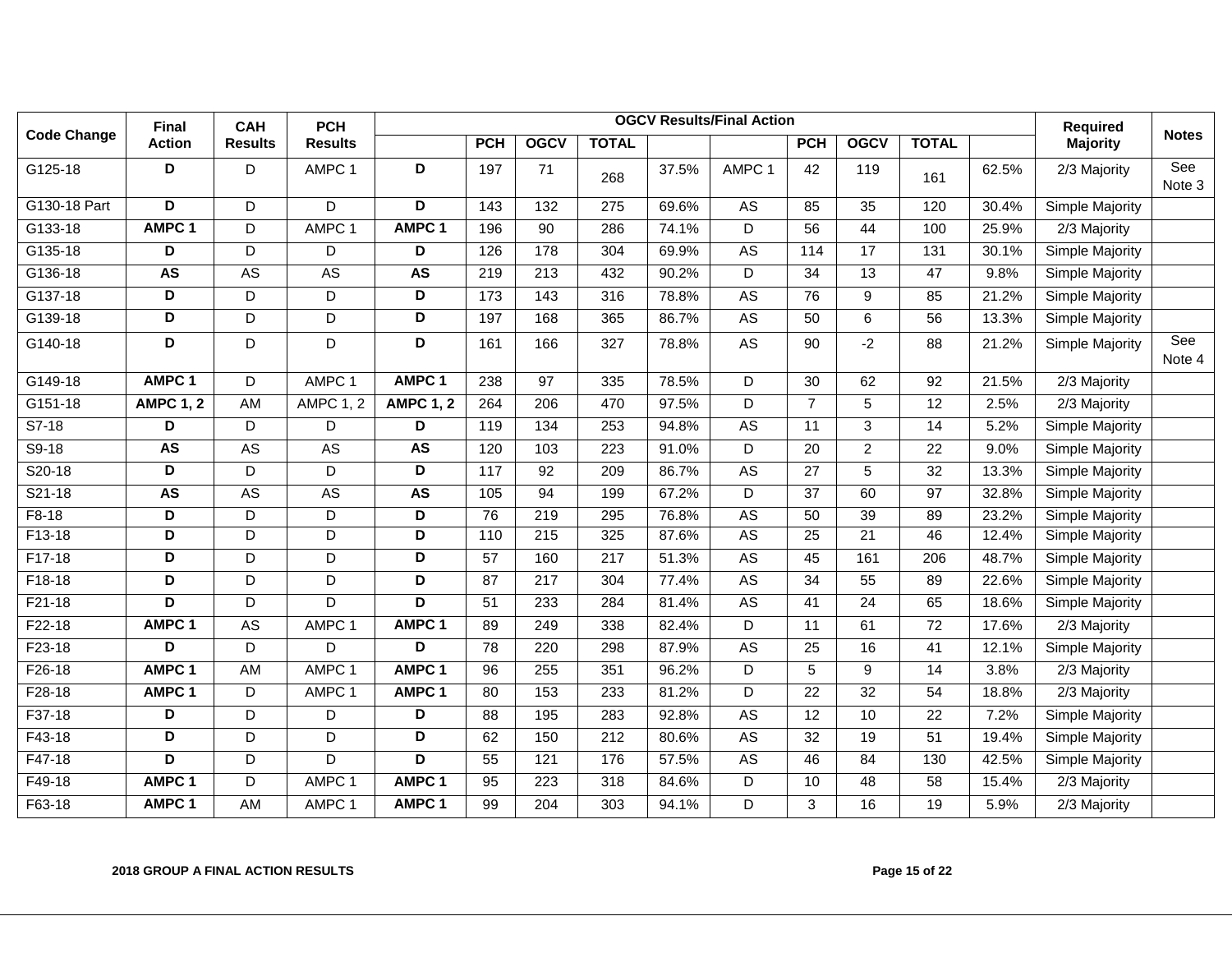|                    | Final             | <b>CAH</b>     | <b>PCH</b>        | <b>OGCV Results/Final Action</b> |                 |                   |                  |       |                |                 |                 |                  | <b>Required</b> |                 |              |
|--------------------|-------------------|----------------|-------------------|----------------------------------|-----------------|-------------------|------------------|-------|----------------|-----------------|-----------------|------------------|-----------------|-----------------|--------------|
| <b>Code Change</b> | <b>Action</b>     | <b>Results</b> | <b>Results</b>    |                                  | <b>PCH</b>      | <b>OGCV</b>       | <b>TOTAL</b>     |       |                | <b>PCH</b>      | <b>OGCV</b>     | <b>TOTAL</b>     |                 | <b>Majority</b> | <b>Notes</b> |
| F64-18             | AMPC <sub>1</sub> | AS             | AMPC 1            | AMPC <sub>1</sub>                | 104             | 198               | 302              | 95.0% | D              | $\overline{1}$  | $\overline{15}$ | $\overline{16}$  | 5.0%            | 2/3 Majority    |              |
| F65-18             | AMPC <sub>1</sub> | <b>AM</b>      | AMPC 1            | AMPC <sub>1</sub>                | 102             | 182               | 284              | 89.6% | $\overline{D}$ | 5               | $\overline{28}$ | 33               | 10.4%           | $2/3$ Majority  |              |
| F67-18             | AMPC <sub>1</sub> | D              | AMPC 1            | AMPC <sub>1</sub>                | 90              | 197               | 287              | 78.4% | D              | 16              | 63              | 79               | 21.6%           | 2/3 Majority    |              |
| F69-18             | <b>AS</b>         | D              | <b>AS</b>         | <b>AS</b>                        | 82              | 162               | 244              | 80.3% | D              | $\overline{22}$ | $\overline{18}$ | 40               | 19.7%           | 2/3 Majority    |              |
| F76-18             | <b>AS</b>         | <b>AS</b>      | <b>AS</b>         | <b>AS</b>                        | 92              | $\overline{209}$  | 301              | 95.6% | D              | 9               | 5               | $\overline{14}$  | 4.4%            | Simple Majority |              |
| F78-18             | <b>AS</b>         | <b>AS</b>      | A <sub>S</sub>    | <b>AS</b>                        | 91              | 196               | 287              | 94.7% | D              | $\overline{7}$  | 9               | 16               | 5.3%            | Simple Majority |              |
| F79-18 Part I      | D                 | D              | D                 | D                                | 46              | 151               | 197              | 74.1% | <b>AS</b>      | 45              | 24              | 69               | 25.9%           | Simple Majority |              |
| F79-18 Part II     | D                 | D              | D                 | D                                | 64              | 137               | 201              | 78.5% | AS             | 34              | 21              | 55               | 21.5%           | Simple Majority |              |
| F81-18             | D                 | D              | $\overline{D}$    | D                                | $\overline{54}$ | 156               | 210              | 75.0% | <b>AS</b>      | $\overline{39}$ | $\overline{31}$ | 70               | 25.0%           | Simple Majority |              |
| F84-18             | AMPC <sub>1</sub> | D              | AMPC <sub>1</sub> | AMPC <sub>1</sub>                | 79              | 234               | $\overline{313}$ | 91.8% | D              | 6               | $\overline{22}$ | $\overline{28}$  | 8.2%            | 2/3 Majority    |              |
| F85-18             | <b>AS</b>         | D              | AS                | <b>AS</b>                        | 73              | 160               | 233              | 68.5% | D              | 16              | 91              | 107              | 31.5%           | 2/3 Majority    |              |
| F86-18             | <b>AS</b>         | D              | A <sub>S</sub>    | <b>AS</b>                        | 45              | $\frac{115}{115}$ | 160              | 75.1% | D              | 8               | 45              | $\overline{53}$  | 24.9%           | $2/3$ Majority  |              |
| F87-18             | AMPC <sub>1</sub> | D              | AMPC <sub>1</sub> | AMPC <sub>1</sub>                | 56              | 197               | 253              | 91.7% | D              | 3               | 20              | 23               | 8.3%            | 2/3 Majority    |              |
| F91-18             | AMPC <sub>1</sub> | D              | AMPC 1            | AMPC <sub>1</sub>                | 54              | 151               | $\overline{205}$ | 68.3% | $\overline{D}$ | 11              | 84              | 95               | 31.7%           | 2/3 Majority    |              |
| F92-18 Part I      | AMPC <sub>1</sub> | D              | AMPC <sub>1</sub> | AMPC <sub>1</sub>                | 77              | 200               | $\overline{277}$ | 66.7% | D              | $\overline{30}$ | 108             | 138              | 33.3%           | 2/3 Majority    |              |
| F92-18 Part II     | AMPC <sub>1</sub> | D              | AMPC <sub>1</sub> | AMPC <sub>1</sub>                | 88              | 205               | 293              | 70.8% | D              | $\overline{24}$ | 97              | 121              | 29.2%           | $2/3$ Majority  |              |
| F93-18             | AMPC <sub>1</sub> | D              | AMPC 1            | AMPC <sub>1</sub>                | 58              | 138               | 196              | 74.5% | D              | $\overline{7}$  | 60              | 67               | 25.5%           | 2/3 Majority    |              |
| F95-18             | D                 | D              | D                 | D                                | 46              | 154               | 200              | 85.1% | <b>AS</b>      | 23              | 12              | 35               | 14.9%           | Simple Majority |              |
| F100-18            | AMPC <sub>1</sub> | <b>AS</b>      | AMPC 1            | AMPC <sub>1</sub>                | 67              | $\overline{226}$  | 293              | 96.7% | $\overline{D}$ | $\mathbf{1}$    | 9               | 10               | 3.3%            | 2/3 Majority    |              |
| F106-18            | AMPC 1            | <b>AS</b>      | AMPC <sub>1</sub> | AMPC <sub>1</sub>                | 63              | 206               | 269              | 80.3% | $\overline{D}$ | $\overline{7}$  | $\overline{59}$ | 66               | 19.7%           | 2/3 Majority    |              |
| F110-18            | <b>AM</b>         | AM             | <b>AM</b>         | <b>AM</b>                        | 63              | 272               | 335              | 81.1% | D              | 26              | 52              | 78               | 18.9%           | 2/3 Majority    |              |
| F117-18            | <b>AS</b>         | A <sub>S</sub> | <b>AS</b>         | <b>AS</b>                        | 47              | $\overline{225}$  | $\overline{272}$ | 55.2% | D              | $\overline{45}$ | 176             | $\overline{221}$ | 44.8%           | Simple Majority |              |
| F126-18            | AMPC <sub>1</sub> | AS             | AMPC 1            | AMPC <sub>1</sub>                | 81              | 260               | 341              | 93.2% | D              | 4               | 21              | 25               | 6.8%            | 2/3 Majority    |              |
| F128-18            | AMPC <sub>1</sub> | D              | AMPC 1            | AMPC <sub>1</sub>                | 80              | 185               | 265              | 88.0% | $\overline{D}$ | 6               | $\overline{30}$ | 36               | 12.0%           | 2/3 Majority    |              |
| F132-18            | AMPC <sub>2</sub> | D              | AMPC <sub>2</sub> | AMPC <sub>2</sub>                | 83              | 139               | $\overline{222}$ | 79.9% | $\overline{D}$ | $\overline{7}$  | 49              | 56               | 20.1%           | $2/3$ Majority  |              |
| F138-18            | D                 | D              | D                 | D                                | 60              | 163               | 223              | 77.4% | <b>AS</b>      | 26              | 39              | 65               | 22.6%           | Simple Majority |              |
| F144-18            | <b>AS</b>         | <b>AS</b>      | AS                | <b>AS</b>                        | 84              | 255               | 339              | 94.2% | D              | 6               | 15              | 21               | 5.8%            | Simple Majority |              |
| F149-18            | <b>AM</b>         | AM             | <b>AM</b>         | <b>AM</b>                        | 76              | 219               | 295              | 93.9% | D              | 10              | 9               | 19               | 6.1%            | Simple Majority |              |
| F152-18            | AMPC <sub>1</sub> | D              | AMPC 1            | AMPC <sub>1</sub>                | 88              | 207               | 295              | 81.7% | $\overline{D}$ | $\mathbf{3}$    | 63              | 66               | 18.3%           | 2/3 Majority    |              |
| F153-18            | D                 | D              | D                 | D                                | 50              | 110               | 160              | 53.9% | <b>AS</b>      | $\overline{36}$ | 101             | $\frac{1}{137}$  | 46.1%           | Simple Majority |              |

#### **2018 GROUP A FINAL ACTION RESULTS Page 16 of 22**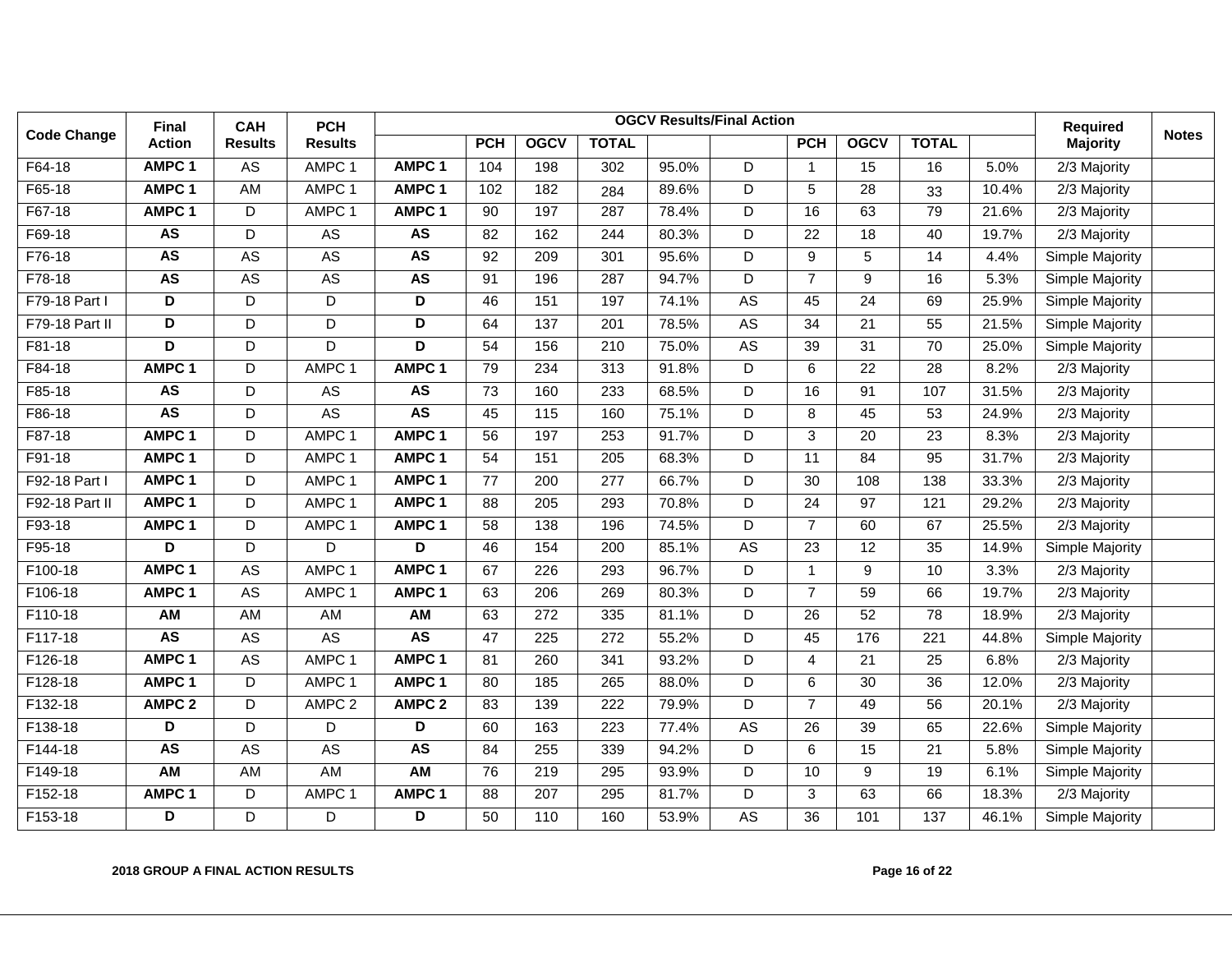|                    | <b>Final</b>            | <b>CAH</b>     | <b>PCH</b>            |                         |                 | <b>Required</b>   |                  |       |                |                 |                  |                 |       |                        |               |
|--------------------|-------------------------|----------------|-----------------------|-------------------------|-----------------|-------------------|------------------|-------|----------------|-----------------|------------------|-----------------|-------|------------------------|---------------|
| <b>Code Change</b> | <b>Action</b>           | <b>Results</b> | <b>Results</b>        |                         | <b>PCH</b>      | <b>OGCV</b>       | <b>TOTAL</b>     |       |                | <b>PCH</b>      | <b>OGCV</b>      | <b>TOTAL</b>    |       | <b>Majority</b>        | <b>Notes</b>  |
| F158-18            | D                       | D              | D                     | D                       | 84              | 188               | 272              | 92.8% | AS             | 8               | 13               | 21              | 7.2%  | Simple Majority        |               |
| F169-18            | $\overline{\mathsf{D}}$ | D              | D                     | $\overline{\mathsf{D}}$ | 72              | 154               | 226              | 84.3% | <b>AS</b>      | 20              | 22               | 42              | 15.7% | <b>Simple Majority</b> |               |
| F173-18            | D                       | D              | D                     | D                       | 56              | 107               | 163              | 57.6% | A <sub>S</sub> | 35              | 85               | 120             | 42.4% | Simple Majority        |               |
| F174-18            | <b>AS</b>               | <b>AS</b>      | <b>AS</b>             | <b>AS</b>               | 79              | 193               | 272              | 87.5% | D              | 8               | 31               | 39              | 12.5% | Simple Majority        |               |
| F180-18            | AMPC <sub>1</sub>       | D              | AMPC 1                | AMPC <sub>1</sub>       | 78              | $\overline{137}$  | 215              | 71.7% | D              | $\overline{12}$ | $\overline{73}$  | 85              | 28.3% | $2/3$ Majority         |               |
| F182-18            | D                       | AS             | D                     | D                       | 79              | 226               | 305              | 73.5% | AS             | 23              | 87               | 110             | 26.5% | Simple Majority        |               |
| F185-18            | AMPC <sub>1</sub>       | D              | AMPC 1                | AMPC <sub>1</sub>       | 69              | $\overline{226}$  | 295              | 81.3% | $\overline{D}$ | $\overline{20}$ | $\overline{48}$  | 68              | 18.7% | 2/3 Majority           |               |
| F193-18            | AMPC <sub>1</sub>       | D              | AMPC 1                | AMPC <sub>1</sub>       | 62              | 189               | 251              | 75.6% | D              | 19              | 62               | 81              | 24.4% | 2/3 Majority           |               |
| F199-18            | D                       | D              | D                     | D                       | 32              | 106               | 138              | 45.0% | AS             | 61              | 108              | 169             | 55.0% | Simple Majority        | See<br>Note 3 |
| F203-18            | AMPC 9,<br>11, 15, 17   | AM             | AMPC 9,<br>11, 15, 17 | AMPC 9,<br>11, 15, 17   | 62              | 188               | 250              | 89.0% | D              | 4               | 27               | 31              | 11.0% | 2/3 Majority           |               |
| F209-18            | AMPC <sub>1</sub>       | D              | AMPC 1                | AMPC <sub>1</sub>       | 59              | 177               | 236              | 83.7% | D              | 13              | 33               | 46              | 16.3% | 2/3 Majority           |               |
| F212-18            | <b>AM</b>               | <b>AM</b>      | D                     | <b>AM</b>               | $\overline{28}$ | 104               | $\overline{132}$ | 57.7% | $\overline{D}$ | 45              | $\overline{135}$ | 180             | 42.3% | Simple Majority        |               |
| F229-18            | D                       | D              | D                     | $\overline{\mathsf{D}}$ | 62              | 180               | $\overline{242}$ | 91.7% | <b>AS</b>      | $\overline{13}$ | 9                | $\overline{22}$ | 8.3%  | Simple Majority        |               |
| F243-18            | <b>AMPC 1, 3</b>        | AM             | <b>AMPC 1, 3</b>      | <b>AMPC 1, 3</b>        | 77              | 191               | 268              | 92.4% | D              | 5               | 17               | 22              | 7.6%  | $2/3$ Majority         |               |
| F245-18            | D                       | D              | D                     | D                       | 48              | 133               | 181              | 55.9% | <b>AS</b>      | 35              | 108              | 143             | 44.1% | Simple Majority        |               |
| F254-18            | AM                      | AM             | AM                    | AM                      | 65              | 187               | 252              | 92.3% | D              | 5               | 16               | 21              | 7.7%  | Simple Majority        |               |
| F262-18 Part I     | D                       | D              | D                     | $\overline{\mathsf{D}}$ | 66              | $\frac{115}{115}$ | 181              | 81.9% | <b>AS</b>      | 14              | $\overline{26}$  | 40              | 18.1% | Simple Majority        |               |
| F263-18            | $\overline{AM}$         | AM             | <b>AM</b>             | AM                      | 58              | 232               | 290              | 75.9% | D              | $\overline{21}$ | $\overline{71}$  | $\overline{92}$ | 24.1% | Simple Majority        |               |
| F264-18            | <b>AS</b>               | AS             | AS                    | AS                      | 71              | 227               | 298              | 84.2% | D              | 16              | 40               | 56              | 15.8% | Simple Majority        |               |
| F266-18            | AMPC <sub>1</sub>       | <b>AM</b>      | AMPC <sub>1</sub>     | AMPC <sub>1</sub>       | 211             | 455               | 666              | 89.9% | D              | 13              | 62               | $\overline{75}$ | 10.1% | Simple Majority        |               |
| F267-18 Part I     | D                       | D              | D                     | D                       | 78              | 296               | 374              | 94.9% | AS             | $\mathbf{1}$    | 19               | 20              | 5.1%  | Simple Majority        |               |
| F267-18 Part       | D                       | D              | $\overline{D}$        | $\overline{D}$          | 82              | 288               | 370              | 95.6% | <b>AS</b>      | $\mathbf{1}$    | 16               | 17              | 4.4%  | Simple Majority        |               |
| F270-18            | D                       | D              | D                     | D                       | 78              | 244               | 322              | 95.3% | <b>AS</b>      | $\overline{4}$  | $\overline{12}$  | 16              | 4.7%  | Simple Majority        |               |
| F276-18            | <b>AS</b>               | AS             | AS                    | <b>AS</b>               | 41              | 202               | 243              | 61.1% | D              | 40              | 115              | 155             | 38.9% | Simple Majority        |               |
| F277-18            | D                       | D              | D                     | D                       | $\overline{57}$ | 179               | 236              | 85.2% | <b>AS</b>      | $\overline{25}$ | 16               | 41              | 14.8% | Simple Majority        |               |
| F300-18            | AM                      | AM             | AM                    | AM                      | 71              | 218               | 289              | 91.2% | D              | 10              | 18               | 28              | 8.8%  | Simple Majority        |               |
| F303-18            | $\overline{D}$          | $\mathsf D$    | D                     | $\overline{\mathsf{D}}$ | $\overline{71}$ | 194               | 265              | 87.7% | <b>AS</b>      | 8               | 29               | $\overline{37}$ | 12.3% | Simple Majority        |               |
| F314-18            | D                       | D              | D                     | D                       | 61              | 187               | 248              | 85.2% | <b>AS</b>      | 18              | $\overline{25}$  | 43              | 14.8% | Simple Majority        |               |

#### **2018 GROUP A FINAL ACTION RESULTS Page 17 of 22**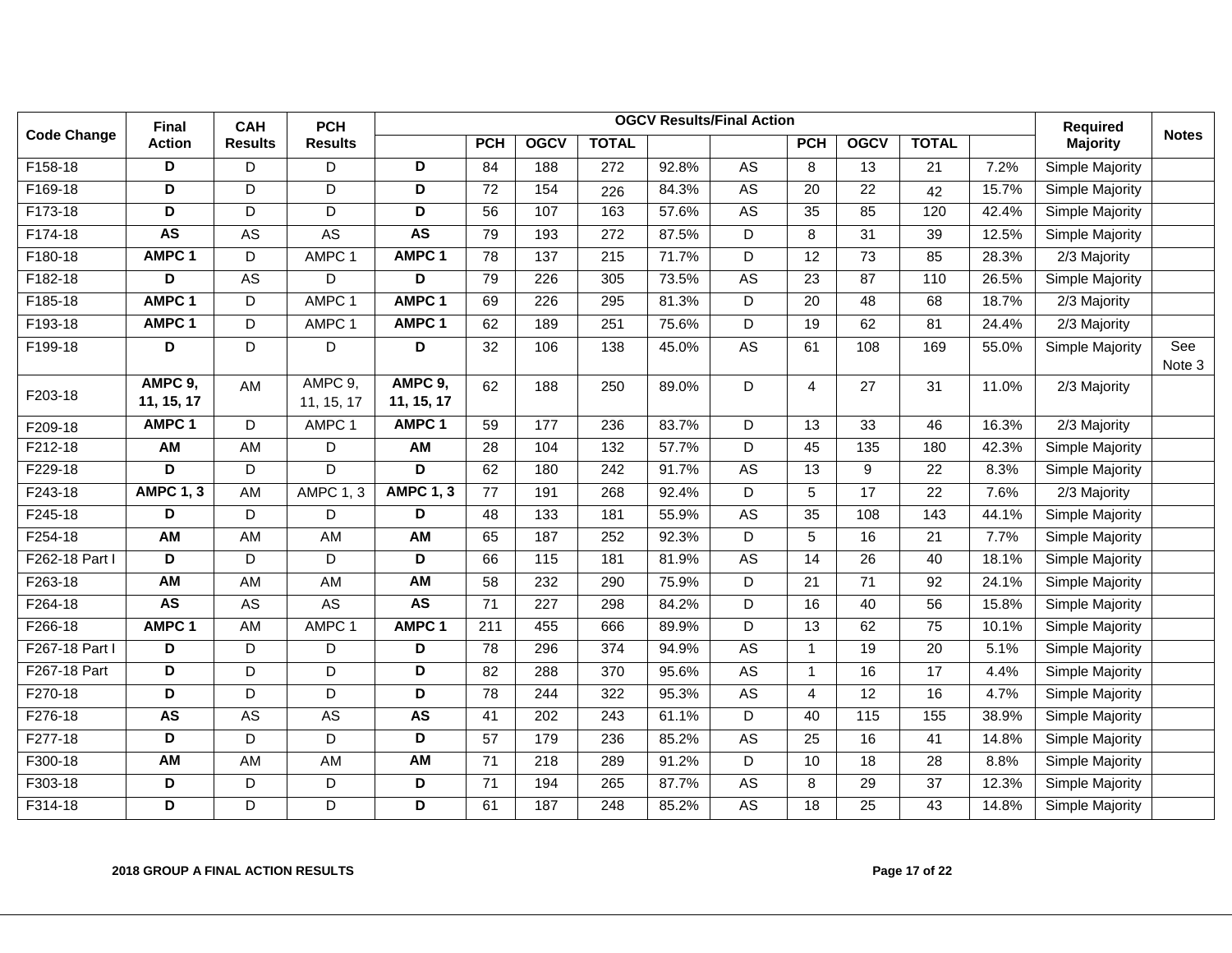|                    | Final                   | <b>CAH</b>      | <b>PCH</b>        |                         |                 |                 |                  |       | <b>OGCV Results/Final Action</b> |                 |                 |                 |       | Required        |               |
|--------------------|-------------------------|-----------------|-------------------|-------------------------|-----------------|-----------------|------------------|-------|----------------------------------|-----------------|-----------------|-----------------|-------|-----------------|---------------|
| <b>Code Change</b> | <b>Action</b>           | <b>Results</b>  | <b>Results</b>    |                         | <b>PCH</b>      | <b>OGCV</b>     | <b>TOTAL</b>     |       |                                  | <b>PCH</b>      | <b>OGCV</b>     | <b>TOTAL</b>    |       | <b>Majority</b> | <b>Notes</b>  |
| F316-18            | D                       | D               | AMPC <sub>2</sub> | D                       | 61              | 114             | 175              | 39.0% | AMPC <sub>2</sub>                | 20              | 92              | 112             | 61.0% | 2/3 Majority    | See<br>Note 3 |
| F328-18            | D                       | D               | D                 | D                       | 73              | 187             | 260              | 85.5% | A <sub>S</sub>                   | 10              | 34              | 44              | 14.5% | Simple Majority |               |
| FG1-18             | $\overline{\mathsf{D}}$ | A <sub>S</sub>  | D                 | $\overline{\mathsf{D}}$ | $\overline{35}$ | 64              | 99               | 58.6% | <b>AS</b>                        | 19              | $\overline{51}$ | 70              | 41.4% | Simple Majority |               |
| FG9-18             | $\overline{\mathsf{D}}$ | $\overline{D}$  | $\overline{D}$    | $\overline{D}$          | $\overline{33}$ | 80              | $\overline{113}$ | 68.9% | <b>AS</b>                        | $\overline{23}$ | 28              | 51              | 31.1% | Simple Majority |               |
| FG10-18            | D                       | AS              | D                 | D                       | 53              | 157             | 210              | 83.7% | AS                               | $\overline{7}$  | 34              | 41              | 16.3% | Simple Majority |               |
| FG14-18            | <b>AM</b>               | <b>AM</b>       | <b>AM</b>         | <b>AM</b>               | 30              | 120             | 150              | 82.9% | D                                | $\overline{27}$ | $\overline{4}$  | $\overline{31}$ | 17.1% | Simple Majority |               |
| FG15-18            | D                       | A <sub>S</sub>  | D                 | D                       | 43              | 75              | 118              | 57.3% | <b>AS</b>                        | 15              | $\overline{73}$ | 88              | 42.7% | Simple Majority |               |
| M3-18              | D                       | D               | AMPC 1            | D                       | 36              | 90              | 126              | 41.9% | AMPC 1                           | 10              | 81              | 91              | 58.1% | 2/3 Majority    | See<br>Note 3 |
| M4-18              | AMPC <sub>1</sub>       | AS              | AMPC 1            | AMPC <sub>1</sub>       | 54              | 106             | 160              | 90.9% | D                                | $\overline{2}$  | 14              | 16              | 9.1%  | 2/3 Majority    |               |
| $M6-18$            | <b>AS</b>               | D               | <b>AS</b>         | <b>AS</b>               | 46              | 86              | 132              | 76.7% | $\overline{D}$                   | 9               | $\overline{31}$ | 40              | 23.3% | 2/3 Majority    |               |
| M13-18             | D                       | D               | AMPC 1            | D                       | 48              | 92              | 140              | 44.2% | AMPC 1                           | 8               | 103             | 111             | 55.8% | 2/3 Majority    | See<br>Note 3 |
| M20-18             | <b>AS</b>               | AS              | A <sub>S</sub>    | <b>AS</b>               | 43              | 101             | 144              | 75.8% | D                                | 12              | 34              | 46              | 24.2% | Simple Majority |               |
| M21-18             | D                       | D               | D                 | D                       | 46              | 93              | 139              | 92.1% | A <sub>S</sub>                   | 3               | 9               | 12              | 7.9%  | Simple Majority |               |
| M23-18             | D                       | D               | AMPC 1            | D                       | 42              | 81              | 123              | 47.7% | AMPC 1                           | 13              | 99              | 112             | 52.3% | 2/3 Majority    | See<br>Note 3 |
| M27-18             | D                       | D               | D                 | D                       | 36              | 98              | 134              | 83.8% | A <sub>S</sub>                   | 15              | 11              | 26              | 16.3% | Simple Majority |               |
| M32-18             | AMPC <sub>2</sub>       | D               | AMPC <sub>2</sub> | AMPC <sub>2</sub>       | 41              | 88              | 129              | 78.7% | D                                | $\overline{7}$  | 28              | 35              | 21.3% | 2/3 Majority    |               |
| M33-18             | $\overline{\mathsf{D}}$ | <b>AS</b>       | D                 | $\overline{\mathsf{D}}$ | $\overline{33}$ | 79              | 112              | 67.9% | <b>AS</b>                        | $\overline{18}$ | $\overline{35}$ | 53              | 32.1% | Simple Majority |               |
| M34-18             | <b>AS</b>               | AS              | <b>AS</b>         | <b>AS</b>               | 27              | 80              | 107              | 57.5% | D                                | 24              | 55              | 79              | 42.5% | Simple Majority |               |
| M40-18             | D                       | D               | D                 | D                       | 43              | 89              | 132              | 87.4% | A <sub>S</sub>                   | 5               | 14              | 19              | 12.6% | Simple Majority |               |
| M50-18             | $\overline{\mathsf{D}}$ | $\overline{D}$  | $\overline{D}$    | $\overline{D}$          | $\overline{20}$ | $\overline{77}$ | $\overline{97}$  | 63.8% | <b>AS</b>                        | $\overline{31}$ | $\overline{24}$ | $\overline{55}$ | 36.2% | Simple Majority |               |
| M51-18             | D                       | D               | D                 | $\overline{D}$          | 43              | 80              | 123              | 75.5% | A <sub>S</sub>                   | 9               | 31              | 40              | 24.5% | Simple Majority |               |
| M62-18             | AMPC <sub>1</sub>       | <b>AS</b>       | AMPC <sub>1</sub> | AMPC <sub>1</sub>       | 52              | 129             | 181              | 97.3% | D                                | $\mathbf{1}$    | $\overline{4}$  | 5               | 2.7%  | 2/3 Majority    |               |
| M64-18             | <b>AS</b>               | A <sub>S</sub>  | <b>AS</b>         | <b>AS</b>               | $\overline{37}$ | 101             | 138              | 84.1% | $\overline{D}$                   | $\overline{13}$ | $\overline{13}$ | $\overline{26}$ | 15.9% | Simple Majority |               |
| M67-18             | D                       | D               | D                 | D                       | 32              | 111             | 143              | 78.1% | A <sub>S</sub>                   | 20              | 20              | 40              | 21.9% | Simple Majority |               |
| M70-18             | $\overline{D}$          | $\overline{D}$  | D                 | $\overline{\mathsf{D}}$ | $\overline{30}$ | $\overline{92}$ | 122              | 75.3% | <b>AS</b>                        | $\overline{25}$ | $\overline{15}$ | 40              | 24.7% | Simple Majority |               |
| M72-18             | AMPC <sub>1</sub>       | $\overline{AS}$ | AMPC 1            | AMPC <sub>1</sub>       | 223             | 117             | 340              | 94.4% | D                                | 4               | 16              | 20              | 5.6%  | 2/3 Majority    |               |
| M73-18             | D                       | $\overline{AS}$ | D                 | D                       | $\overline{38}$ | 91              | 129              | 67.5% | <b>AS</b>                        | 19              | 43              | 62              | 32.5% | Simple Majority |               |

#### **2018 GROUP A FINAL ACTION RESULTS Page 18 of 22**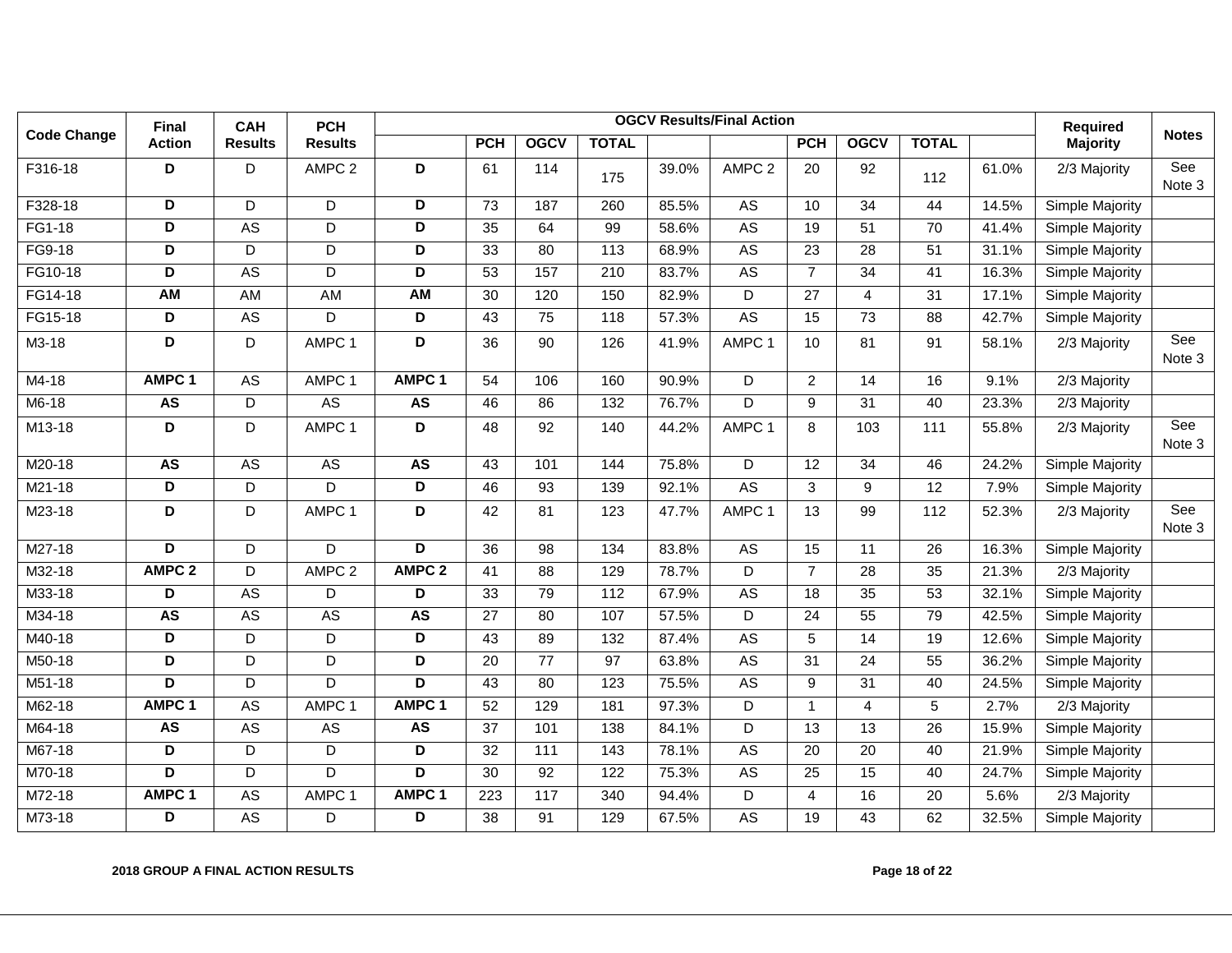|                    | Final                   | <b>CAH</b><br><b>PCH</b> |                |                         |                 |                 |                  | <b>OGCV Results/Final Action</b> |                |                 |                 |                 | <b>Required</b> |                 |               |
|--------------------|-------------------------|--------------------------|----------------|-------------------------|-----------------|-----------------|------------------|----------------------------------|----------------|-----------------|-----------------|-----------------|-----------------|-----------------|---------------|
| <b>Code Change</b> | <b>Action</b>           | <b>Results</b>           | <b>Results</b> |                         | <b>PCH</b>      | <b>OGCV</b>     | <b>TOTAL</b>     |                                  |                | <b>PCH</b>      | <b>OGCV</b>     | <b>TOTAL</b>    |                 | <b>Majority</b> | <b>Notes</b>  |
| M74-18             | <b>AS</b>               | AS                       | AS             | <b>AS</b>               | 47              | 94              | 141              | 87.6%                            | D              | $\overline{7}$  | 13              | 20              | 12.4%           | Simple Majority |               |
| M78-18 Part I      | $\overline{\mathsf{D}}$ | D                        | D              | $\overline{\mathsf{D}}$ | 53              | 101             | 154              | 92.8%                            | <b>AS</b>      | $\overline{c}$  | 10              | 12              | 7.2%            | Simple Majority |               |
| M78-18 Part II     | D                       | D                        | D              | D                       | 43              | 100             | 143              | 85.1%                            | <b>AS</b>      | 15              | 10              | 25              | 14.9%           | Simple Majority |               |
| M81-18             | <b>AS</b>               | <b>AS</b>                | <b>AS</b>      | <b>AS</b>               | 52              | 101             | 153              | 95.6%                            | D              | $\overline{c}$  | 5               | $\overline{7}$  | 4.4%            | Simple Majority |               |
| M88-18             | D                       | D                        | D              | D                       | 29              | 95              | 124              | 71.7%                            | <b>AS</b>      | $\overline{34}$ | 15              | 49              | 28.3%           | Simple Majority |               |
| M96-18             | D                       | D                        | D              | $\overline{D}$          | 55              | $\overline{93}$ | 148              | 93.1%                            | <b>AS</b>      | 3               | 8               | 11              | 6.9%            | Simple Majority |               |
| M97-18             | D                       | D                        | D              | D                       | 28              | 94              | 122              | 77.2%                            | <b>AS</b>      | 23              | 13              | 36              | 22.8%           | Simple Majority |               |
| M98-18             | D                       | D                        | D              | D                       | 32              | 95              | 127              | 92.7%                            | AS             | $\Omega$        | 10              | 10              | 7.3%            | Simple Majority |               |
| M99-18             | AMPC <sub>1</sub>       | $\overline{AS}$          | AMPC 1         | AMPC <sub>1</sub>       | 31              | $\overline{82}$ | $\overline{113}$ | 76.4%                            | D              | 9               | $\overline{26}$ | $\overline{35}$ | 23.6%           | 2/3 Majority    |               |
| M112-18            | <b>AS</b>               | D                        | <b>AS</b>      | <b>AS</b>               | $\overline{36}$ | 75              | 111              | 76.6%                            | D              | 8               | 26              | $\overline{34}$ | 23.4%           | 2/3 Majority    |               |
| M119-18 Part       | <b>AS</b>               | AS                       | AS             | <b>AS</b>               | 29              | 78              | 107              | 71.3%                            | D              | 21              | 22              | 43              | 28.7%           | Simple Majority |               |
| P1-18 Part II      | $\overline{\mathsf{D}}$ | D                        | D              | $\overline{\mathsf{D}}$ | $\overline{37}$ | 79              | 116              | 91.3%                            | <b>AS</b>      | $\overline{4}$  | $\overline{7}$  | 11              | 8.7%            | Simple Majority |               |
| P1-18 Part III     | D                       | $\mathsf D$              | D              | $\overline{\mathsf{D}}$ | 21              | 76              | 97               | 71.3%                            | <b>AS</b>      | 34              | 5               | 39              | 28.7%           | Simple Majority |               |
| P1-18 Part IV      | <b>AS</b>               | AS                       | AS             | AS                      | 47              | 66              | 113              | 83.7%                            | D              | $\overline{c}$  | 20              | 22              | 16.3%           | Simple Majority | See<br>Note 3 |
| P1-18 Part V       | <b>AS</b>               | <b>AS</b>                | A <sub>S</sub> | <b>AS</b>               | 48              | 48              | 96               | 69.1%                            | D              | 4               | 39              | 43              | 30.9%           | Simple Majority |               |
| P1-18 Part VI      | $\overline{\mathsf{D}}$ | D                        | $\overline{D}$ | $\overline{D}$          | 40              | 77              | $\overline{117}$ | 95.1%                            | <b>AS</b>      | $\mathbf{1}$    | 5               | 6               | 4.9%            | Simple Majority |               |
| P13-18             | D                       | D                        | D              | $\overline{D}$          | 202             | 84              | 286              | 85.1%                            | A <sub>S</sub> | 43              | $\overline{7}$  | 50              | 14.9%           | Simple Majority |               |
| P14-18             | <b>AS</b>               | $\overline{AS}$          | <b>AS</b>      | <b>AS</b>               | 31              | 92              | 123              | 53.9%                            | D              | 23              | 82              | 105             | 46.1%           | Simple Majority |               |
| P15-18             | <b>AM</b>               | AM                       | <b>AM</b>      | $\overline{AM}$         | 32              | 100             | 132              | 54.3%                            | D              | 21              | 90              | 111             | 45.7%           | Simple Majority |               |
| P17-18             | D                       | D                        | D              | D                       | 29              | 97              | 126              | 79.2%                            | AS             | 22              | 11              | 33              | 20.8%           | Simple Majority |               |
| P22-18 Part I      | <b>AS</b>               | <b>AS</b>                | <b>AS</b>      | <b>AS</b>               | $\overline{27}$ | $\overline{87}$ | 114              | 81.4%                            | D              | $\overline{7}$  | $\overline{19}$ | $\overline{26}$ | 18.6%           | Simple Majority |               |
| P22-18 Part II     | D                       | D                        | D              | D                       | 38              | 80              | 118              | 88.1%                            | <b>AS</b>      | 2               | 14              | 16              | 11.9%           | Simple Majority |               |
| P23-18             | <b>AS</b>               | D                        | A <sub>S</sub> | AS                      | 36              | 69              | 105              | 72.9%                            | D              | 3               | 36              | 39              | 27.1%           | 2/3 Majority    |               |
| P24-18             | AMPC <sub>1</sub>       | AM                       | AMPC 1         | AMPC <sub>1</sub>       | 36              | 76              | 112              | 79.4%                            | D              | 11              | 18              | 29              | 20.6%           | $2/3$ Majority  |               |
| P25-18             | <b>AS</b>               | AS                       | D              | <b>AS</b>               | 23              | 46              | 69               | 52.7%                            | D              | 23              | 54              | 77              | 47.3%           | Simple Majority |               |
| P27-18             | AMPC <sub>1</sub>       | D                        | AMPC 1         | AMPC 1                  | 45              | $\overline{72}$ | 117              | 83.6%                            | $\overline{D}$ | 3               | $\overline{20}$ | $\overline{23}$ | 16.4%           | 2/3 Majority    |               |
| P29-18             | D                       | <b>AS</b>                | D              | D                       | 37              | 52              | 89               | 64.0%                            | <b>AS</b>      | 13              | 37              | 50              | 36.0%           | Simple Majority |               |
| P35-18             | D                       | D                        | D              | D                       | 27              | 90              | 117              | 83.6%                            | <b>AS</b>      | 17              | 6               | 23              | 16.4%           | Simple Majority |               |
| P42-18             | <b>AS</b>               | $\overline{AS}$          | A <sub>S</sub> | <b>AS</b>               | 41              | 79              | 120              | 81.6%                            | D              | $\overline{7}$  | 20              | $\overline{27}$ | 18.4%           | Simple Majority |               |

#### **2018 GROUP A FINAL ACTION RESULTS Page 19 of 22**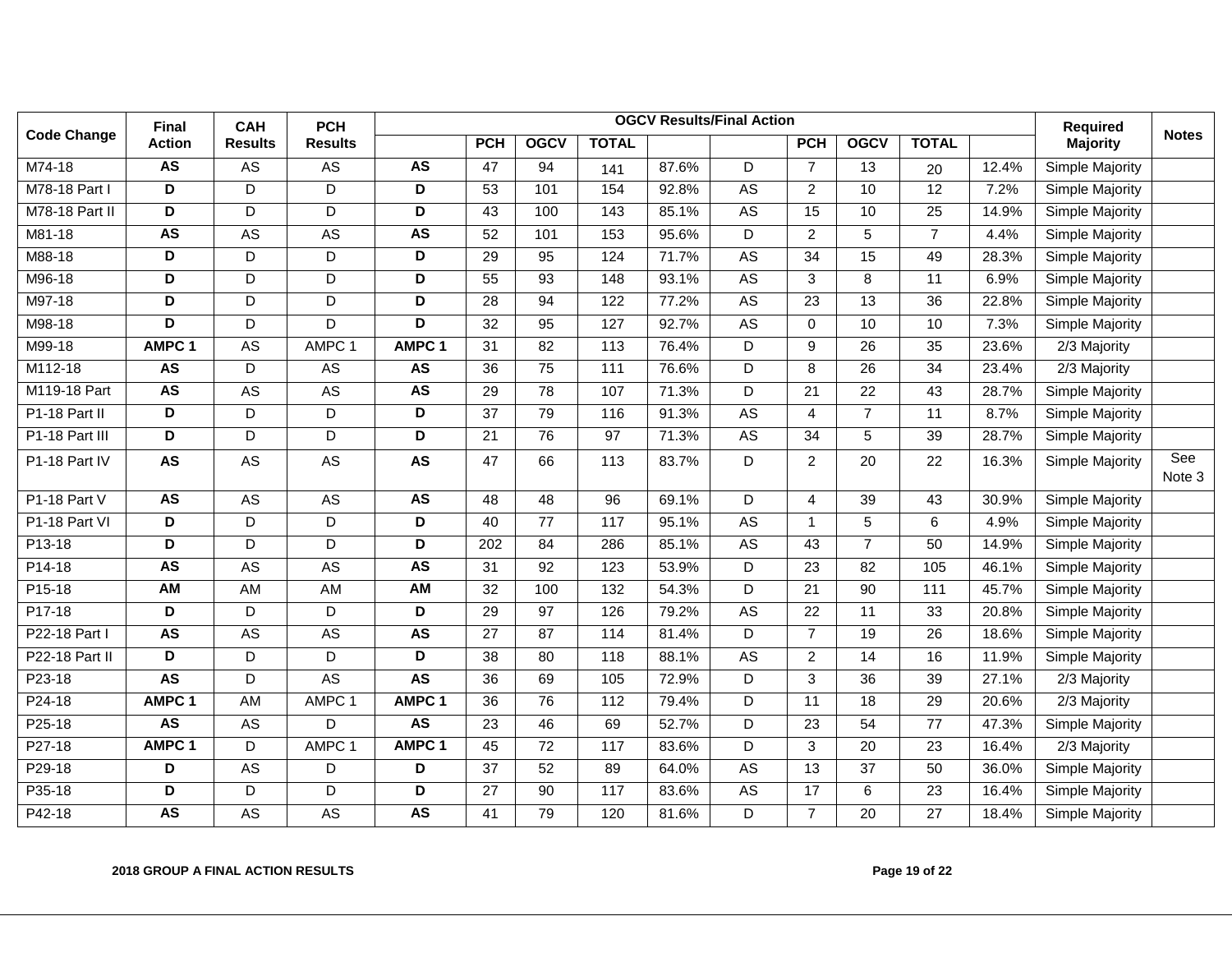|                    | <b>Final</b>  | <b>CAH</b>      | <b>PCH</b>     |                         |                 |                 |                  |       | <b>OGCV Results/Final Action</b> |                 |                 |                 |       | <b>Required</b> |               |
|--------------------|---------------|-----------------|----------------|-------------------------|-----------------|-----------------|------------------|-------|----------------------------------|-----------------|-----------------|-----------------|-------|-----------------|---------------|
| <b>Code Change</b> | <b>Action</b> | <b>Results</b>  | <b>Results</b> |                         | <b>PCH</b>      | <b>OGCV</b>     | <b>TOTAL</b>     |       |                                  | <b>PCH</b>      | <b>OGCV</b>     | <b>TOTAL</b>    |       | <b>Majority</b> | <b>Notes</b>  |
| P45-18 Part I      | D             | D               | D              | D                       | 25              | 106             | 131              | 81.9% | AS                               | 20              | 9               | 29              | 18.1% | Simple Majority |               |
| P45-18 Part II     | D             | D               | D              | D                       | $\overline{30}$ | $\overline{88}$ | $\overline{118}$ | 83.1% | <b>AS</b>                        | 16              | 8               | 24              | 16.9% | Simple Majority |               |
| P46-18 Part II     | <b>AS</b>     | D               | <b>AS</b>      | <b>AS</b>               | 38              | 49              | 87               | 67.4% | D                                | 3               | 39              | 42              | 32.6% | 2/3 Majority    |               |
| P48-18 Part I      | <b>AS</b>     | AS              | AS             | <b>AS</b>               | 23              | 79              | 102              | 66.2% | D                                | 21              | 31              | 52              | 33.8% | Simple Majority |               |
| P50-18 Part I      | D             | D               | D              | D                       | $\overline{35}$ | $\overline{86}$ | 121              | 88.3% | <b>AS</b>                        | 8               | 8               | $\overline{16}$ | 11.7% | Simple Majority |               |
| P50-18 Part II     | D             | D               | D              | D                       | 36              | 84              | 120              | 88.9% | AS                               | 6               | 9               | 15              | 11.1% | Simple Majority |               |
| P51-18             | <b>AM</b>     | <b>AM</b>       | <b>AM</b>      | <b>AM</b>               | $\overline{42}$ | 65              | 107              | 75.9% | D                                | $\overline{2}$  | $\overline{32}$ | $\overline{34}$ | 24.1% | Simple Majority |               |
| P53-18             | D             | D               | D              | D                       | 38              | 137             | 175              | 91.6% | A <sub>S</sub>                   | 6               | 10              | 16              | 8.4%  | Simple Majority |               |
| P60-18             | D             | D               | D              | $\overline{D}$          | $\overline{36}$ | 91              | 127              | 90.7% | <b>AS</b>                        | 9               | 4               | $\overline{13}$ | 9.3%  | Simple Majority |               |
| P64-18             | D             | D               | D              | D                       | 39              | 94              | $\frac{1}{33}$   | 96.4% | <b>AS</b>                        | $\overline{1}$  | 4               | $\overline{5}$  | 3.6%  | Simple Majority |               |
| P65-18             | D             | D               | D              | $\overline{\mathsf{D}}$ | 39              | 88              | 127              | 94.8% | AS                               | $\overline{c}$  | 5               | $\overline{7}$  | 5.2%  | Simple Majority |               |
| P66-18             | <b>AM</b>     | <b>AM</b>       | <b>AM</b>      | <b>AM</b>               | 40              | $\overline{77}$ | 117              | 84.2% | D                                | $\mathbf{1}$    | $\overline{21}$ | 22              | 15.8% | Simple Majority |               |
| P70-18             | D             | AS              | D              | D                       | 34              | 88              | 122              | 83.6% | AS                               | 5               | 19              | 24              | 16.4% | Simple Majority |               |
| P79-18 Part I      | D             | D               | AS             | D                       | 34              | 55              | 89               | 36.4% | AS                               | 8               | 43              | 51              | 63.6% | 2/3 Majority    | See<br>Note 3 |
| P82-18 Part I      | D             | D               | D              | D                       | 35              | 150             | 185              | 91.1% | <b>AS</b>                        | 8               | 10              | 18              | 8.9%  | Simple Majority |               |
| P82-18 Part II     | D             | D               | D              | D                       | 39              | 150             | 189              | 93.1% | <b>AS</b>                        | 5               | 9               | 14              | 6.9%  | Simple Majority |               |
| P91-18             | <b>AS</b>     | $\overline{AS}$ | D              | <b>AS</b>               | 20              | 65              | 85               | 62.0% | D                                | $\overline{23}$ | 29              | 52              | 38.0% | Simple Majority |               |
| P94-18             | D             | D               | D              | D                       | 25              | 78              | 103              | 81.7% | AS                               | 16              | $\overline{7}$  | 23              | 18.3% | Simple Majority |               |
| P96-18             | AM            | AM              | AM             | <b>AM</b>               | 38              | 65              | 103              | 75.7% | D                                | $\overline{c}$  | 31              | 33              | 24.3% | Simple Majority |               |
| P99-18             | D             | D               | D              | D                       | 23              | 79              | 102              | 75.6% | AS                               | 19              | 14              | 33              | 24.4% | Simple Majority |               |
| P104-18            | D             | D               | D              | D                       | 22              | 80              | 102              | 74.5% | <b>AS</b>                        | 21              | 14              | 35              | 25.5% | Simple Majority |               |
| P108-18            | <b>AS</b>     | <b>AM</b>       | <b>AS</b>      | <b>AS</b>               | 39              | $\overline{77}$ | 116              | 87.9% | D                                | $\overline{2}$  | 14              | 16              | 12.1% | 2/3 Majority    |               |
| P109-18 Part       | <b>AS</b>     | AM              | <b>AS</b>      | <b>AS</b>               | 42              | 74              | 116              | 87.9% | D                                | $\overline{2}$  | 14              | 16              | 12.1% | 2/3 Majority    |               |
| P116-18            | <b>AM</b>     | AM              | AM             | <b>AM</b>               | 29              | 69              | 98               | 70.5% | D                                | 13              | 28              | 41              | 29.5% | Simple Majority |               |
| P120-18            | <b>AM</b>     | AM              | AM             | <b>AM</b>               | 24              | 78              | 102              | 79.7% | D                                | 4               | 22              | 26              | 20.3% | Simple Majority |               |
| P121-18            | D             | D               | D              | D                       | 24              | 75              | 99               | 80.5% | $\overline{AS}$                  | 14              | 10              | 24              | 19.5% | Simple Majority |               |
| P123-18            | D             | D               | D              | D                       | 31              | 79              | 110              | 91.7% | A <sub>S</sub>                   | 6               | 4               | 10              | 8.3%  | Simple Majority |               |
| P124-18            | D             | D               | D              | D                       | 24              | 81              | 105              | 86.8% | $\mathsf{AS}$                    | 14              | $\overline{a}$  | 16              | 13.2% | Simple Majority |               |

### **2018 GROUP A FINAL ACTION RESULTS Page 20 of 22**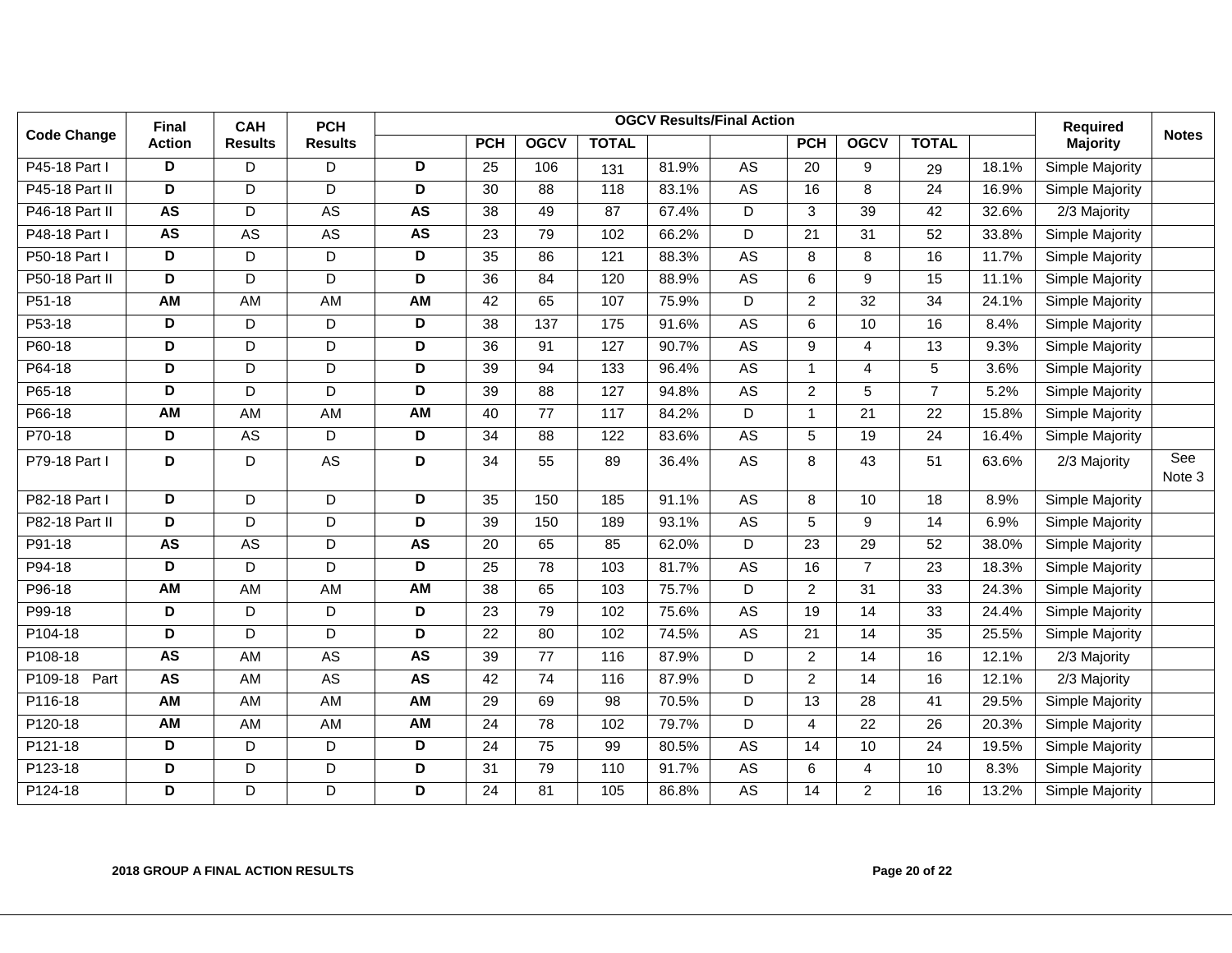|                    | <b>Final</b>            | <b>CAH</b>     | <b>PCH</b>        |                         |                  |                 |                |       | <b>OGCV Results/Final Action</b> |                 |                 |                 |       | Required                  |               |
|--------------------|-------------------------|----------------|-------------------|-------------------------|------------------|-----------------|----------------|-------|----------------------------------|-----------------|-----------------|-----------------|-------|---------------------------|---------------|
| <b>Code Change</b> | <b>Action</b>           | <b>Results</b> | <b>Results</b>    |                         | <b>PCH</b>       | <b>OGCV</b>     | <b>TOTAL</b>   |       |                                  | <b>PCH</b>      | <b>OGCV</b>     | <b>TOTAL</b>    |       | <b>Majority</b>           | <b>Notes</b>  |
| P125-18            | D                       | D              | AS                | D                       | 30               | 40              | 70             | 44.4% | AS                               | 12              | 44              | 56              | 55.6% | 2/3 Majority              | See<br>Note 3 |
| P126-18            | <b>AS</b>               | AS             | <b>AS</b>         | <b>AS</b>               | 38               | 71              | 109            | 86.5% | D                                | 3               | 14              | 17              | 13.5% | Simple Majority           |               |
| P131-18 Part I     | AMPC <sub>1</sub>       | D              | AMPC <sub>1</sub> | AMPC <sub>1</sub>       | 33               | 97              | 130            | 74.3% | D                                | $\overline{12}$ | $\overline{33}$ | 45              | 25.7% | 2/3 Majority              |               |
| P131-18<br>Part    | AMPC <sub>1</sub>       | D              | AMPC 1            | AMPC <sub>1</sub>       | $\overline{37}$  | $\overline{92}$ | 129            | 74.1% | $\overline{D}$                   | 8               | $\overline{37}$ | 45              | 25.9% | 2/3 Majority              |               |
| P132-18 Part I     | D                       | D              | D                 | D                       | 24               | 133             | 157            | 87.2% | A <sub>S</sub>                   | 20              | 3               | 23              | 12.8% | Simple Majority           |               |
| P132-18 Part       | D                       | D              | AMPC <sub>2</sub> | D                       | 37               | 74              | 111            | 37.6% | AMPC <sub>2</sub>                | 10              | 57              | 67              | 62.4% | 2/3 Majority              | See<br>Note 3 |
| <b>PSD1-18</b>     | D                       | D              | D                 | D                       | 40               | 66              | 106            | 97.2% | A <sub>S</sub>                   | 2               | $\mathbf{1}$    | 3               | 2.8%  | Simple Majority           |               |
| <b>PSD3-18</b>     | D                       | D              | $\overline{D}$    | $\overline{D}$          | 24               | 56              | 80             | 74.1% | <b>AS</b>                        | 19              | 9               | $\overline{28}$ | 25.9% | Simple Majority           |               |
| PM8-18 Part I      | D                       | D              | D                 | D                       | 119              | 81              | 200            | 58.5% | A <sub>S</sub>                   | 117             | 25              | 142             | 41.5% | Simple Majority           |               |
| PM8-18 Part II     | $\overline{\mathsf{D}}$ | D              | D                 | $\overline{\mathsf{D}}$ | 189              | 86              | 275            | 82.1% | <b>AS</b>                        | 45              | 15              | 60              | 17.9% | Simple Majority           |               |
| <b>PM9-18</b>      | D                       | D              | D                 | D                       | 139              | 92              | 231            | 67.9% | <b>AS</b>                        | 99              | $\overline{10}$ | 109             | 32.1% | Simple Majority           |               |
| PM10-18            | <b>AM</b>               | <b>AM</b>      | <b>AM</b>         | AM                      | $\overline{221}$ | $\overline{92}$ | 313            | 91.5% | D                                | $\overline{26}$ | 3               | $\overline{29}$ | 8.5%  | Simple Majority           |               |
| RB5-18             | D                       | AS             | D                 | D                       | 27               | 54              | 81             | 58.7% | <b>AS</b>                        | 21              | $\overline{36}$ | $\overline{57}$ | 41.3% | Simple Majority           |               |
| RM3-18             | <b>AS</b>               | D              | A <sub>S</sub>    | <b>AS</b>               | 48               | 72              | 120            | 80.0% | D                                | 6               | 24              | 30              | 20.0% | $2/3$ Majority            |               |
| RM5-18             | D                       | D              | AMPC 1            | D                       | 45               | 48              | 93             | 48.6% | AMPC 1                           | 10              | 78              | 88              | 51.4% | 2/3 Majority              | See<br>Note 3 |
| RM7-18             | D                       | D              | D                 | D                       | 41               | 87              | 128            | 87.7% | A <sub>S</sub>                   | 11              | $\overline{7}$  | 18              | 12.3% | Simple Majority           |               |
| RM9-18             | <b>AS</b>               | AS             | AS                | <b>AS</b>               | 44               | 97              | 141            | 84.9% | D                                | $\overline{4}$  | 21              | 25              | 15.1% | Simple Majority           |               |
| RM12-18            | D                       | D              | D                 | D                       | 39               | 92              | 131            | 90.3% | <b>AS</b>                        | 10              | $\overline{4}$  | 14              | 9.7%  | Simple Majority           |               |
| RM17-18            | $\overline{\mathsf{D}}$ | D              | $\overline{D}$    | $\overline{\mathsf{D}}$ | 42               | 84              | 126            | 91.3% | <b>AS</b>                        | 9               | $\overline{3}$  | $\overline{12}$ | 8.7%  | Simple Majority           |               |
| RM19-18            | D                       | D              | AMPC <sub>2</sub> | D                       | 43               | 75              | 118            | 46.8% | AMPC <sub>2</sub>                | $\overline{7}$  | 97              | 104             | 53.2% | 2/3 Majority              | See<br>Note 3 |
| RM22-18            | AMPC <sub>1</sub>       | D              | AMPC 1            | AMPC <sub>1</sub>       | 43               | 80              | 123            | 78.3% | D                                | 6               | 28              | 34              | 21.7% | 2/3 Majority              |               |
| RM27-18            | D                       | $\mathsf D$    | D                 | D                       | $\overline{26}$  | 78              | 104            | 75.9% | <b>AS</b>                        | $\overline{25}$ | 8               | 33              | 24.1% | Simple Majority           |               |
| RM31-18            | $\overline{\mathsf{D}}$ | $\mathsf D$    | D                 | D                       | 31               | 75              | 106            | 79.7% | <b>AS</b>                        | $\overline{19}$ | 8               | $\overline{27}$ | 20.3% | Simple Majority           |               |
| RM39-18            | <b>AS</b>               | D              | <b>AS</b>         | <b>AS</b>               | 44               | 68              | $\frac{11}{2}$ | 80.0% | $\overline{D}$                   | 5               | 23              | 28              | 20.0% | $\overline{2}/3$ Majority |               |
| RP3-18             | D                       | D              | D                 | D                       | 46               | 108             | 154            | 96.9% | A <sub>S</sub>                   | $\mathbf{1}$    | $\overline{4}$  | 5               | 3.1%  | Simple Majority           |               |
| RP10-18            | <b>AM</b>               | AM             | AM                | $\overline{AM}$         | 29               | 83              | 112            | 52.3% | D                                | $\overline{19}$ | 83              | 102             | 47.7% | Simple Majority           |               |
| RP13-18            | D                       | D              | D                 | D                       | $\overline{37}$  | 103             | 140            | 88.6% | <b>AS</b>                        | $\overline{12}$ | 6               | $\overline{18}$ | 11.4% | Simple Majority           |               |

#### **2018 GROUP A FINAL ACTION RESULTS Page 21 of 22**